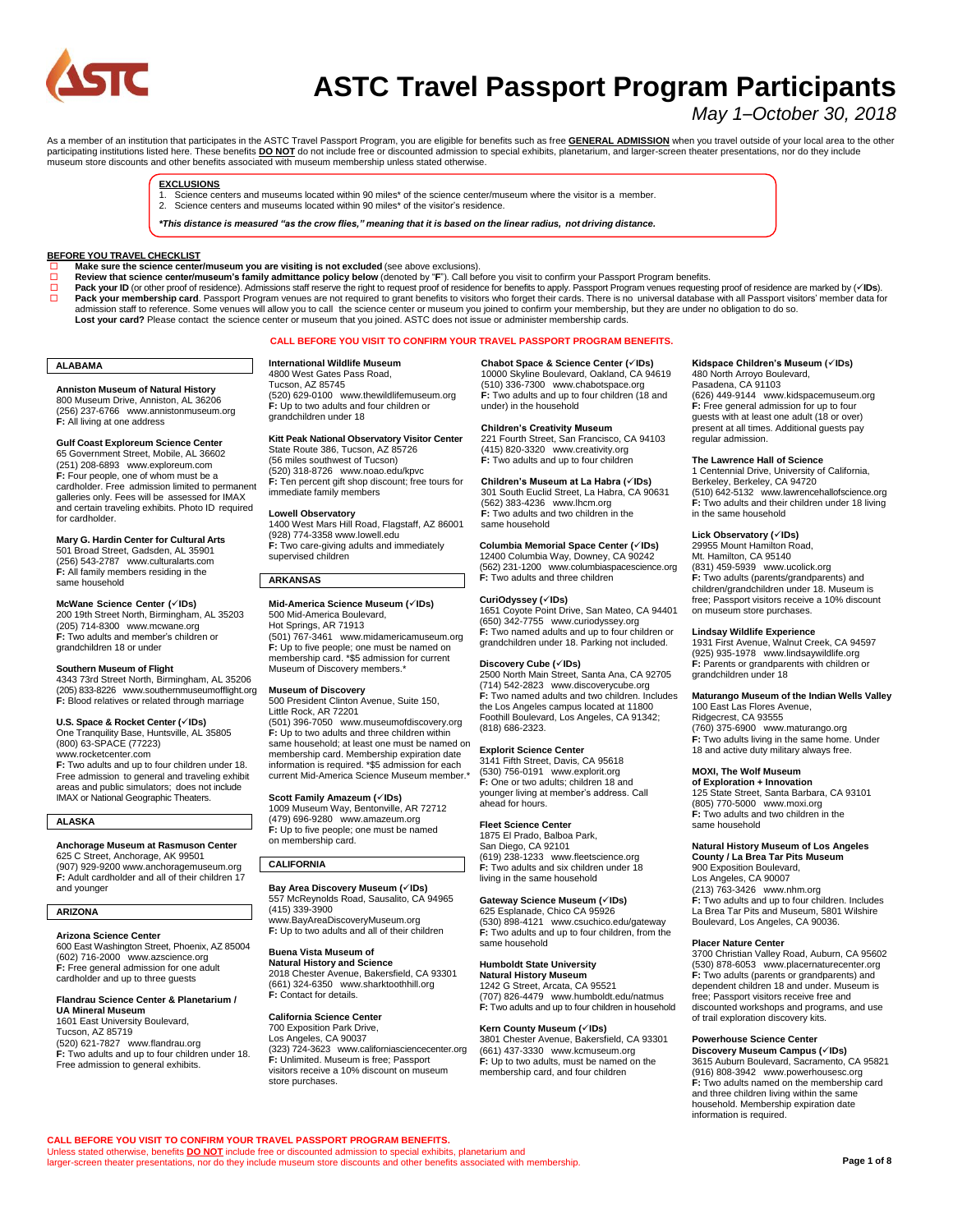#### **Sacramento Children's Museum (IDs)** 2701 Prospect Park Drive,

Rancho Cordova, CA 95670 (916) 638-7225 [www.sackids.org](http://www.sackids.org/) **F:** Up to four individuals; must include at least one adult and one child. Proof of current membership is required.

# **San Diego Natural History Museum** 1788 El Prado, Balboa Park,

San Diego, CA 92101 (619) 232-3821 [www.sdnhm.org](http://www.sdnhm.org/) **F:** Two adults and children under 18 in the same household. Does not include 3D films (\$5 charge per person) or special ticketed exhibitions.

# **Santa Barbara Museum of Natural History** 2559 Puesta del Sol Road,

Santa Barbara, CA 93105 (805) 682-4711 [www.sbnature.org](http://www.sbnature.org/) **F:** Family/Dual Membership—two adults in the same household and dependent children under 18 or two grandparents and grandchildren under 18. Includes Santa Barbara Museum of Natural History Ty Warner Sea Center, 211 Stearns Wharf, Santa Barbara, CA 93101; (805) 962-2526.

# **Santa Cruz Museum of Natural History** 1305 East Cliff Drive, Santa Cruz, CA 95062

(831) 420-6115 [www.santacruzmuseum.org](http://www.santacruzmuseum.org/) **F:** Up to two adults and all children under 18

**The Tech Museum of Innovation (IDs)**

201 South Market Street, San Jose, CA 95113 (408) 294-TECH (8324) [www.thetech.org](http://www.thetech.org/) **F:** Up to four people

#### **Turtle Bay Exploration Park**

844 Sundial Bridge Drive, Redding, CA 96001 (530) 243-8850 [www.turtlebay.org](http://www.turtlebay.org/) **F:** Two adults and up to four children under 18

#### **Western Science Center**

2345 Searl Parkway, Hemet, CA 92543 (951) 791-0033 [www.westerncentermuseum.org](http://www.westerncentermuseum.org/) **F:** Two adults and up to three children of the same household

#### **World of Wonders Science Museum**

2 North Sacramento Street, Lodi, CA 95240 (209) 368-096[9 www.wowsciencemuseum.org](http://www.wowsciencemuseum.org/) **F:** Two members and children or grandchildren under 18

### **COLORADO**

**Denver Museum of Nature & Science (IDs)** 2001 Colorado Boulevard, Denver, CO 80205 (303) 370-6306 [www.dmns.org](http://www.dmns.org/) **F:** Two adults and their children ages 3–18

# **Fort Collins Museum of Discovery**

408 Mason Court, Fort Collins, CO 80524 (970) 221-6738 [www.fcmod.org](http://www.fcmod.org/) **F:** All members of one family living in one household

#### **Powerhouse Science Center**

1333 Camino del Rio, Durango, CO 81301 (970) 259-9234 [www.powsci.org](http://www.powsci.org/) **F:** Up to three adults and three children under 18 (maximum six people)

#### **Space Foundation Discovery Center**

4425 Arrowswest Drive, Colorado Springs, CO 80907 (719) 576-8000 [www.discoverspace.org](https://www.discoverspace.org/) **F:** One or two adults and their children under 17 living in the same household

# **Wings Over the Rockies Air & Space Museum** 7711 East Academy Boulevard,

Denver, CO 80230 (303) 360-5360 [www.wingsmuseum.org](http://www.wingsmuseum.org/) **F:** People living year-round at the same physical address

#### **CONNECTICUT**

#### **Bruce Museum**

1 Museum Drive, Greenwich, CT 06830 (203) 869-0376 [www.brucemuseum.org](http://www.brucemuseum.org/) **F:** Two adults and related children

**CALL BEFORE YOU VISIT TO CONFIRM YOUR TRAVEL PASSPORT PROGRAM BENEFITS.**

Unless stated otherwise, benefits **DO NOT** include free or discounted admission to special exhibits, planetarium and larger-screen theater presentations, nor do they include museum store discounts and other benefits associated with membership.

# **The Children's Museum (IDs)** 950 Trout Brook Drive, West Hartford, CT 06119 (860) 231-2830

[www.thechildrensmuseumct.org](http://www.thechildrensmuseumct.org/) **F:** Two adults and up to two children under 18, named on the membership card. Additional fees apply to shows and special exhibits. Includes Roaring Brook Nature Center, 70 Gracey Road, Canton, CT 06019

### **Discovery Museum and Planetarium**

4450 Park Avenue, Bridgeport, CT 06604 (203) 372-3521 [www.discoverymuseum.org](http://www.discoverymuseum.org/) **F:** Up to two adults and four children (under 18) living in same household

#### **Lutz Children's Museum**

247 South Main Street, Manchester, CT 06040 (860) 643-0949 [www.lutzmuseum.org](http://www.lutzmuseum.org/) **F:** Up to four people living at a single address

#### **Stepping Stones Museum for Children (IDs)** Matthews Park, 303 West Avenue,

Norwalk, CT 06850 (203) 899-0606 [www.steppingstonesmuseum.org](http://www.steppingstonesmuseum.org/) **F:** Two adults and up to four children under 21 in household

# **Yale Peabody Museum of Natural History**

170 Whitney Avenue, New Haven, CT 06511 (203) 432-8987 [www.peabody.yale.edu](http://www.peabody.yale.edu/) **F:** Free admission for up to four people

# **DELAWARE**

**Delaware Museum of Natural History** 4840 Kennett Pike, Wilmington, DE 19807 (302) 658-9111 [www.delmnh.org](http://www.delmnh.org/) **F:** Up to two adults and all children 17 and under living in same household. Photo ID required for all visitors.

**Hagley Museum and Library**<br>200 Hagley Road, Wilmington, DE 19807<br>(302) 658-2400 [www.hagley.org](http://www.hagley.org/)<br>**F:** Two adults and up to six children living together in the same household

#### **Iron Hill Museum & Science Center (Delaware Academy of Science)** 1115 Robert L. Melson Lane, Newark, DE 19702

(302) 368-5703 [ironhillsciencecenter.org](http://ironhillsciencecenter.org/) **F:** Two adults and their children 18 and under

### **FLORIDA**

**Aerospace Discovery at Florida Air Museum** 4175 Medulla Road, Lakeland, FL 33811 (863) 644-2431 [www.sun-n-fun.org/ace](http://www.sun-n-fun.org/ace) **F:** Four people, including family membership cardholder

# **Astronaut Memorial**

10%. Some exclusions apply.

**Planetarium & Observatory** Eastern Florida State College, 1519 Clearlake Road, Cocoa, FL 32922 (321) 433-7373 [www.easternflorida.edu/planet](http://www.easternflorida.edu/planet) **F:** Two adults and two children under 18. Benefits include 10% museum store discount and \$1 discount off ticket price.

#### **Cade Museum for Creativity and Invention** 811 South Main Street, Gainesville, FL 32601 (352) 371-8001 [www.cademuseum.org](http://www.cademuseum.org/) **F:** General admission for two adults and two children under 18. Museum store discount of

#### **Challenger Learning Center of Tallahassee**

200 South Duval Street, Tallahassee, FL 32301 (850) 645-7827 [www.challengertlh.com](http://www.challengertlh.com/) **F:** Two adults and their children under 18 residing in the same household. Passport visitors receive free admission to Planetarium/Downtown Digital Dome Theatre show only. Does not include IMAX Theater.

#### **Charlotte County Historical Center** 514 East Grace Street, Punta Gorda, FL 33950 (941) 629-PAST (7278) [www.charlottecountyfl.com/historical](http://www.charlottecountyfl.com/historical)

**F:** Two adults and member's children or grandchildren under 18

#### **Discovery Center**

701 NE Sanchez Avenue, Ocala, FL 34470 (352) 401-3900 [www.mydiscoverycenter.org](http://www.mydiscoverycenter.org/) **F:** Admission to the Discovery Center exhibit for two adults and two children. Additional fees required for Star Lab shows, special programming, merchandise, etc.

#### **Emerald Coast Science Center**

31 SW Memorial Parkway, Fort Walton Beach, FL 32548 (850) 664-1261 [www.ecscience.org](http://www.ecscience.org/) **F:** Parents/grandparents and their children/ grandchildren under 18

#### **Florida Museum of Natural History**

3215 Hull Road, Gainesville, FL 32611 (352) 846-2000 [www.floridamuseum.ufl.edu](https://www.floridamuseum.ufl.edu/) **F:** Two adults and two children under 18. Museum is free; Passport visitors receive free admission to featured exhibit, discounted admission to the Butterfly Rainforest exhibit, and a 10% discount at museum gift shops.

#### **The Gillespie Museum**

234 East Michigan, DeLand, FL 32720 (386) 822-7330 [www.stetson.edu/other/gillespie-museum](http://www.stetson.edu/other/gillespie-museum) **F:** Museum is free; Passport visitors receive a 10% discount on museum store purchases.

#### **Glazer Children's Museum**

110 West Gasparilla Plaza, Tampa, FL 33602 (813) 443-3861 [www.glazermuseum.org](http://www.glazermuseum.org/) **F:** Five members in a family

#### **Great Explorations Children's Museum**

1925 Fourth Street North, Saint Petersburg, FL 33704 (727) 821-8992 [www.greatexplorations.org](http://www.greatexplorations.org/) **F:** Up to five immediate family members (living in same household)

### **IMAG History & Science Center (IDs)**

2000 Cranford Avenue, Fort Myers, FL 33916 (239) 321-7420 [www.i-sci.org](http://www.i-sci.org/) **F:** Two adults and up to four children under 18 living in the same household. Includes discount to 3D theater.

#### **Loggerhead Marinelife Center**

14200 U.S. Highway 1, Juno Beach, FL 33408 (561) 627-8280 [www.marinelife.org](http://www.marinelife.org/) **F:** Admission is free; Passport visitors receive a 10% discount on store purchases.

# **MOSI (Museum of Science & Industry)**

4801 East Fowler Avenue, Tampa, FL 33617 (813) 987-6000 [www.mosi.org](http://www.mosi.org/) **F:** Free admission to MOSI permanent exhibits for up to five with a valid membership card and photo ID. Excludes fee-based experiences, special exhibitions, and special events.

#### **Museum of Arts and Sciences**

352 South Nova Road, Daytona Beach, FL 32114 (386) 255-0285 [www.moas.org](http://www.moas.org/) **F:** Two adults plus all children in the household. Does not include admission to the Cici and Hyatt Brown Museum of Art.

#### **Museum of Discovery and Science (IDs)**

401 SW Second Street, Fort Lauderdale, FL 33312 (954) 467-6637 [www.mods.org](http://www.mods.org/) **F:** Two people. Admission for museum exhibits only; excludes IMAX. Photo ID required for cardholder.

#### **Museum of Science & History of Jacksonville, Inc.**

1025 Museum Circle, Jacksonville, FL 32207 (904) 396-7062 [www.themosh.org](http://www.themosh.org/) **F:** All members of one household

#### **Orlando Science Center (IDs)**

777 East Princeton Street, Orlando, FL 32803 (407) 514-2000 [www.osc.org](http://www.osc.org/) **F:** Two adults and children under 18 living in the household or grandparents and grandchildren under 18. Free admission limited to general exhibit areas only. Excludes special events, films, blockbuster exhibits, and free parking. No other discounts apply.

#### **Pensacola MESS Hall (IDs)**

116 North Tarragona Street, Pensacola, FL 32502 (877) 937-6377 [www.pensacolamesshall.org](http://www.pensacolamesshall.org/) **F:** Two adults and up to six children under 18 living in same household

### **Phillip and Patricia Frost**

**Museum of Science** 1101 Biscayne Boulevard, Miami, FL 33132 (305) 434-9600 [www.frostscience.org](http://www.frostscience.org/) **F:** General admission for two adults and up to four children under 18 living in the same household. Does not include planetarium shows or special exhibitions.

#### **Science and Discovery Center**

**of Northwest Florida** 308 Airport Road, Panama City, FL 32405 (850) 769-6128 [www.scienceanddiscoverycenter.org](http://www.scienceanddiscoverycenter.org/) **F:** Two adults and up to four children under 18 living in the same household

#### **South Florida Museum, Parker Manatee**

**Aquarium, and Bishop Planetarium** 201 10th Street West, Bradenton, FL 34205 (941) 746-4131 [www.SouthFloridaMuseum.org](http://www.southfloridamuseum.org/) **F:** Four total admissions. Free admission to museum and aquarium; \$4 per person for planetarium.

#### **South Florida Science Center**

**and Aquarium (IDs)** 4801 Dreher Trail North, West Palm Beach, FL 33405 (561) 832-1988 [www.sfsciencecenter.org](http://www.sfsciencecenter.org/) **F:** Admission for two member adults and up to six (grand)children under 18. Additional fees required for special events, planetarium, miniature golf, and premier exhibitions.

#### **GEORGIA**

**Coca-Cola Space Science Center** 701 Front Avenue, Columbus, GA 31901 (706) 649-1470 [www.ccssc.org](http://www.ccssc.org/) **F:** Free admission to the exhibit gallery for member and three additional individuals. Omnisphere theater tickets (includes multiple showings) for Passport visitors are \$3 for adults and \$2 for children.

#### **Fernbank Science Center**

DeKalb County School System, 156 Heaton Park Drive, NE, Atlanta, GA 30307 (678) 874-7102 [fsc.fernbank.edu](http://fsc.fernbank.edu/) **F:** Free admission for up to four family members to science center's planetarium shows

**Tellus Science Museum** 100 Tellus Drive, Cartersville, GA 30120 (770) 606-5700 [www.tellusmuseum.org](http://www.tellusmuseum.org/) **F:** Two adults and all children under 18 in the same household; \$1 off planetarium ticket purchases

#### **HAWAII**

#### **Bishop Museum**

1525 Bernice Street, Honolulu, HI 96817 (808) 847-3511 [www.bishopmuseum.org](http://www.bishopmuseum.org/) **F:** Two adults and two children under 18 living at the same address. Excludes planetarium programs.

131 West Myrtle Street, Boise, ID 83702 (208) 343-9895 [www.dcidaho.org](http://www.dcidaho.org/) **F:** Two adults and all children (under 18) living in same household. Special traveling exhibits are excluded; call for information.

(312) 922-7827 [www.adlerplanetarium.org](http://www.adlerplanetarium.org/) **F:** Two adults and up to four children (under 18)

**Discovery Center of Idaho**

**The Adler Planetarium** 1300 South Lake Shore Drive, Chicago, IL 60605

living in one household

**Page 2 of 8**

#### **IDAHO**

**ILLINOIS**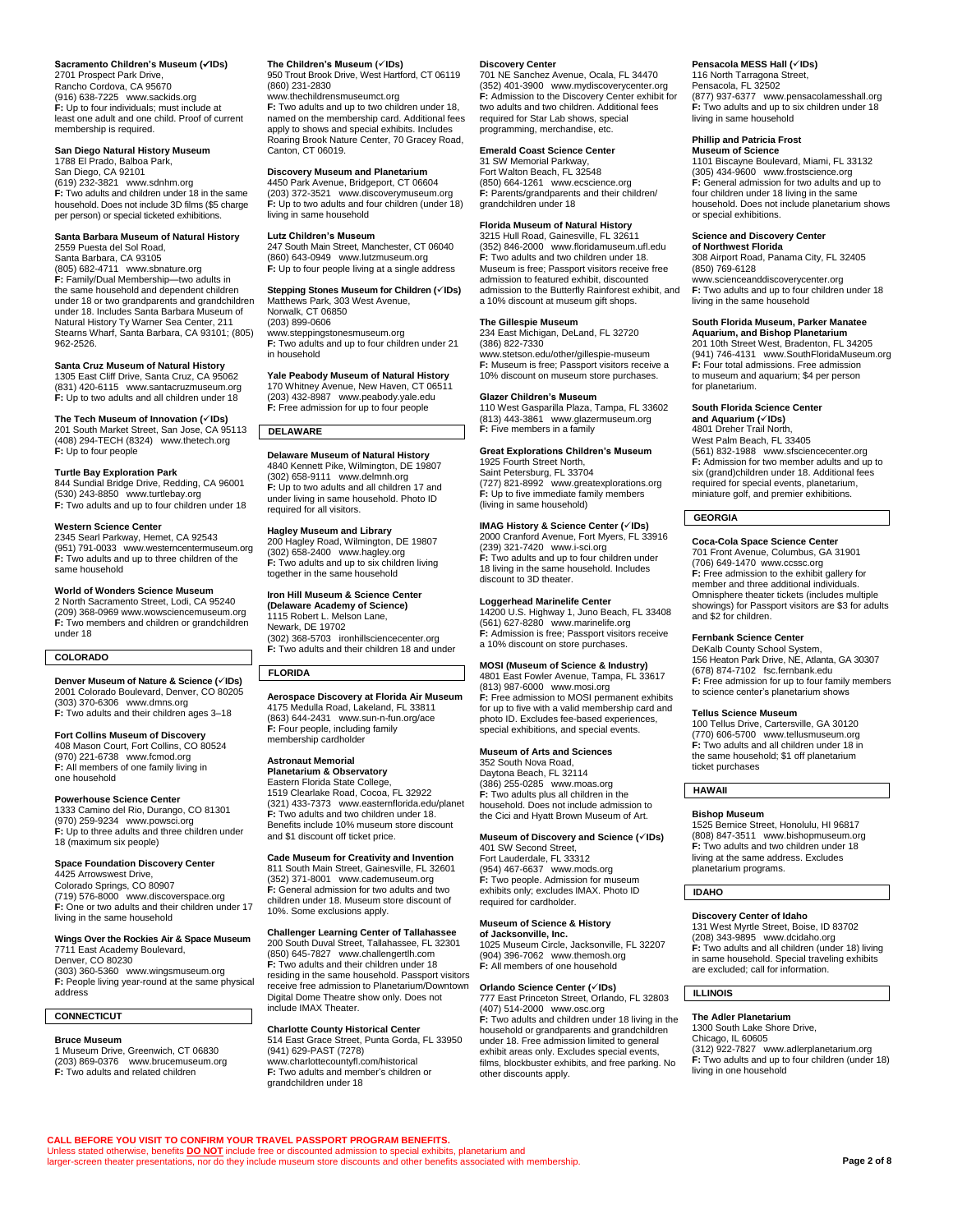# **Burpee Museum of Natural History** 737 North Main Street, Rockford, IL 61103

(815) 965-3433 [www.burpee.org](http://www.burpee.org/) **F:** Two adults and two children under 18 living in the same household

#### **Children's Discovery Museum (IDs)** 101 East Beaufort, Normal, IL 61761 (309) 433-3444 [www.childrensdiscoverymuseum.net](http://www.childrensdiscoverymuseum.net/)

**F:** Two adults and their children living in the same household. Residency rule enforced.

**Children's Museum of Illinois** 55 South Country Club Road, Decatur, IL 62521 (217) 423-5437 [www.cmofil.org](http://www.cmofil.org/) **F:** Two adults and all children living in one household

# **Discovery Center Museum (IDs)**

711 North Main Street, Rockford, IL 61103 (815) 963-6769 [www.discoverycentermuseum.org](http://www.discoverycentermuseum.org/) **F:** Two adults and two children under 18 living in the same household

#### **The Field Museum**

1400 South Lake Shore Drive, Chicago, IL 60605 (312) 922-9410 [www.fieldmuseum.org](http://www.fieldmuseum.org/) **F:** Two adults and up to two children, 17 and under. Proof of valid membership and photo ID are required to receive complimentary basic admission. Special exhibitions, 3D theater tickets, and coat check are not included.

**International Museum of Surgical Science** 1524 North Lake Shore Drive, Chicago, IL 60610

(312) 642-650[2 imss.org](https://imss.org/) **F:** Two adults and all children 18 and under living in the same household

# **Museum of Science and Industry** 5700 South Lake Shore Drive,

Chicago, IL 60637 (773) 684-1414 [www.msichicago.org](http://www.msichicago.org/) **F:** Two adults and all children under 18 living in their home, and an additional guest (adult or child)

**Orpheum Children's Science Museum** 346 North Neil Street, Champaign, IL 61820 (217) 352-5895 [www.orpheumkids.com](http://www.orpheumkids.com/) **F:** Four adults and four children. Does not include special events.

#### **Peggy Notebaert Nature Museum**

2430 North Cannon Drive, Chicago, IL 60614 (773) 755-5100 [www.naturemuseum.org](http://www.naturemuseum.org/) **F:** Two adults and all children 18 and under in the same household. Proof of valid membership and photo ID are required to receive complimentary basic admission. Special exhibitions may require additional fees.

**Peoria PlayHouse Children's Museum (IDs)** 2218 North Prospect Road, Peoria, IL 61603 (309) 323-6893 [www.peoriaplayhouse.org](http://www.peoriaplayhouse.org/) **F:** Up to two adults and the children living in their household. We do not limit numbers of kids, but do ask visitors to only include those in their household.

**Peoria Riverfront Museum (IDs)** 222 SW Washington Street, Peoria, IL 61602 (309) 686-7000 [www.peoriariverfrontmuseum.org](http://www.peoriariverfrontmuseum.org/) **F:** Parents and children under 18

# **The Science Center** 1237 East Main Street, #1048, Carbondale, IL 62901 (618) 529-5431 [sciencecentersi.com](https://sciencecentersi.com/) **F:** Parents/guardians and children under 18 in immediate family

**SciTech Hands-On Museum (IDs)** 18 West Benton Street, Aurora, IL 60506 (630) 859-3434 [www.scitechmuseum.org](http://www.scitechmuseum.org/) **F:** Five visitors; additional at general admission rates

#### **INDIANA**

# **Carnegie Museum of Montgomery County** 205 South Washington Street, Crawfordsville, IN 47933 (765) 362-4622 [www.cdpl.lib.in.us/carnegie](http://www.cdpl.lib.in.us/carnegie) **F:** Museum is free; Passport visitors receive

a 10% discount in gift shop per card. **Evansville Museum of** 

#### **Arts, History and Science**

411 SE Riverside Drive, Evansville, IN 47713 (812) 425-2406 [evansvillemuseum.org](https://evansvillemuseum.org/) **F:** All family members living in the same household. Planetarium shows are not included.

#### **Imagination Station**

600 North Fourth Street, Lafayette, IN 47901 (765) 420-778[0 www.imagination-station.org](http://www.imagination-station.org/) **F:** Two adults living in the same household with all dependent children under 18. Call ahead for hours.

# **Indiana State Museum and Historic Sites**

650 West Washington Street, Indianapolis, IN 46204 (317) 233-1637 [www.indianamuseum.org](http://www.indianamuseum.org/) **F:** Two adults and dependent children 21 and under. Special traveling exhibitions may require additional fees.

#### **Minnetrista**

1200 North Minnetrista Parkway, Muncie, IN 47303 (765) 282-4848 [www.minnetrista.net](http://www.minnetrista.net/) **F:** Six people per household

#### **Muncie Children's Museum**

515 South High Street, Muncie, IN 47305 (765) 286-1660 [www.munciemuseum.com](http://www.munciemuseum.com/) **F:** Two adults living at the same address and their children

#### **Science Central**

1950 North Clinton Street, Fort Wayne, IN 46805 (260) 424-240[0 www.sciencecentral.org](http://www.sciencecentral.org/) **F:** Two adults at the same address and any six children under 18

# **Terre Haute Children's Museum**

727 Wabash Avenue, Terre Haute, IN 47807 (812) 235-5548 [www.terrehautechildrensmuseum.com](http://www.terrehautechildrensmuseum.com/) **F:** Two adults and member's children or grandchildren 18 or under

#### **WonderLab Museum of**

**Science, Health and Technology** 308 West Fourth Street, Bloomington, IN 47404 (812) 337-1337 [www.wonderlab.org](http://www.wonderlab.org/) **F:** Individual membership provides free admission for up to two people. Family membership provides free admission for up to five people. All additional people are charged regular admission.

#### **IOWA**

**CALL BEFORE YOU VISIT TO CONFIRM YOUR TRAVEL PASSPORT PROGRAM BENEFITS.**

**Family Museum (IDs)** 2900 Learning Campus Drive, Bettendorf, IA 52722 (563) 344-4106 [www.familymuseum.org](http://www.familymuseum.org/)

**F:** Two adults and children (under 18) residing in the same household

# **Grout Museum District:**

**Bluedorn Science Imaginarium** 322 Washington Street, Waterloo, IA 50701 (319) 234-6357 [www.groutmuseumdistrict.org](http://www.groutmuseumdistrict.org/) **F:** Membership holder and immediate family

#### **Putnam Museum and Science Center**

1717 West 12th Street, Davenport, IA 52804 (563) 324-1933 [www.putnam.org](http://www.putnam.org/) **F:** Two adults and three children living at the home address. Free admission does not include theater.

# **Science Center of Iowa and Blank IMAX Dome Theater (IDs)**

Unless stated otherwise, benefits DO NOT include free or discounted admission to special exhibits, planetarium and<br>larger-screen theater presentations, nor do they include museum store discounts and other benefits associat

401 West Martin Luther King Jr. Parkway, Des Moines, IA 50309 (515) 274-6868 [www.sciowa.org](http://www.sciowa.org/) **F:** Two adults and two children 18 and younger residing in the same household; additional members charged the discounted nonmember rate. Passport visitors receive \$5 IMAX tickets.

**University of Northern Iowa Museum** 1227 West 27th Street, Cedar Falls, IA 50613 (319) 273-2188 [www.library.uni.edu/museum](http://www.library.uni.edu/museum) **F:** Membership holder and immediate family

# **KANSAS**

**Cosmosphere** 1100 North Plum, Hutchinson, KS 67501 (620) 662-230[5 www.cosmo.org](http://www.cosmo.org/) **F:** One or two adults; children 18 and younger living at the same address. Free admission limited to the museum.

# **Exploration Place, The Sedgwick County Science and Discovery Center (IDs)** 300 North McLean Boulevard,

Wichita, KS 67203 (316) 660-0600 [www.exploration.org](http://www.exploration.org/) **F:** Two adults in the same household and all dependent children under 18/unmarried grandchildren under 18. Free admission limited to general exhibit areas and miniature golf; does not include dome theater and planetarium or exhibits with an additional fee.

#### **Flint Hills Discovery Center (IDs)**

315 South 3rd Street, Manhattan, KS 66502 (785) 587-2726 [www.flinthillsdiscovery.org](http://www.flinthillsdiscovery.org/) **F:** Two adults and up to four children named on membership card

**Sternberg Museum of Natural History<br>Fort Hays State University,<br>3000 Sternberg Drive, Hays, KS 67601** (785) 628-5516 [sternberg.fhsu.edu](http://sternberg.fhsu.edu/) **F:** Two adults and children 17 and under residing in the same household, or two grandparents and grandchildren 17 and under

# **University of Kansas Natural History Museum**

1345 Jayhawk Boulevard, Dyche Hall, Lawrence, KS 66045 (785) 864-4450 [naturalhistory.ku.edu](http://naturalhistory.ku.edu/) **F:** All members of a single household

#### **KENTUCKY**

**East Kentucky Science Center & Planetarium** One Bert T. Combs Drive, Prestonsburg, KY 41653 (606) 889-8260 [www.bigsandy.kctcs.edu/EKSC](http://www.bigsandy.kctcs.edu/EKSC) **F:** Free admission for up to four family members

# **Highlands Museum & Discovery Center, Inc.** 1620 Winchester Avenue, Ashland, KY 41101

(606) 329-8888 [www.highlandsmuseum.com](http://www.highlandsmuseum.com/) **F:** Immediate family living in one household

**Hopewell Museum** 800 Pleasant Street, Paris, KY 40361 (859) 987-7274 [www.hopewellmuseum.org](http://www.hopewellmuseum.org/) **F:** Two adults and children or grandchildren under 18

#### **Kentucky Science Center**

727 West Main Street, Louisville, KY 40202 (502) 561-6100 [www.KYScienceCenter.org](http://www.kysciencecenter.org/) **F:** Two adults and up to four children, 18 and under, listed on the membership card

# **The Living Arts & Science Center (IDs)** 362 North Martin Luther King Boulevard,

Lexington, KY 40508

(859) 252-5222 [www.lasclex.org](http://www.lasclex.org/) **F:** Two adults and up to three children living in the same household. Museum is free; Passport visitors receive a 10% discount on museum store purchases.

#### **Owensboro Museum of Science and History** 122 East 2nd Street, Owensboro, KY 42303 (270) 687-2732 [www.owensboromuseum.com](http://www.owensboromuseum.com/)

**F:** Family up to six members. Exhibit hall fee waived and 10% discount on museum store purchases.

#### **River Discovery Center**

117 South Water Street, Paducah, KY 42001 (270) 575-9958 [www.riverdiscoverycenter.org](http://www.riverdiscoverycenter.org/) **F:** Up to two adults and up to four children under 18 in the household. Must provide proof of membership and show ID.

#### **LOUISIANA**

#### **Lafayette Science Museum**

433 Jefferson Street, Lafayette, LA 70501 (337) 291-5544 [www.lafayettesciencemuseum.org](http://www.lafayettesciencemuseum.org/) **F:** Free admission for card holder and three additional people. Children 3 and under are free.

#### **Louisiana Art and Science Museum**

100 South River Road, Baton Rouge, LA 70501 (225) 344-5272 [www.lasm.org](http://www.lasm.org/) **F:** Free admission to museum and planetarium galleries and discounted admission to special exhibits and planetarium shows for up to six people

#### **Louisiana Children's Museum**

420 Julia Street, New Orleans, LA 70130 (504) 523-1357 [www.lcm.org](http://www.lcm.org/) **F:** Number of visitors admitted by home museum membership (up to eight people)

**Sci-Port: Louisiana's Science Center** 820 Clyde Fant Parkway, Shreveport, LA 71101 (318) 424-3466 [www.sciport.org](http://www.sciport.org/) **F:** Call for details

#### **MAINE**

**Children's Discovery Museum, Maine** 171 Capitol Street, Suite 2, Augusta, ME 04330 (207) 622-2209 [www.childrensdiscoverymuseum.org](http://www.childrensdiscoverymuseum.org/) **F:** Up to four people admitted (children or adults), all of whom must be named on the membership card

#### **Maine Discovery Museum**

74 Main Street, Bangor, ME 04401 (207) 262-7200 [www.mainediscoverymuseum.org](http://www.mainediscoverymuseum.org/) **F:** Up to four people (children or adults) named on the membership card

#### **MARYLAND**

#### **College Park Aviation Museum**

1985 Corporal Frank Scott Drive, College Park, MD 20740 (301) 864-6029 [www.collegeparkaviationmuseum.com](http://www.collegeparkaviationmuseum.com/) **F:** Up to six family members

**Discovery Station at Hagerstown, Inc.** 101 West Washington Street, Hagerstown, MD 21740 (301) 790-007[6 www.discoverystation.org](https://discoverystation.org/)

**F:** Up to eight people (adults and children) as listed on the membership card

#### **Maryland Science Center (IDs)**

601 Light Street, Baltimore, MD 21230 (410) 685-522[5 www.marylandsciencecenter.org](http://www.marylandsciencecenter.org/) **F:** Visitors show their member card and out-ofstate photo ID. Four people, one of whom must be a cardholder. Free admission limited to permanent museum galleries only. Fees will be assessed for IMAX tickets and certain traveling exhibits. Reciprocal admission is not valid for Maryland residents presenting their out-of-state Passport-affiliated member card.

#### **MASSACHUSETTS**

#### **Berkshire Museum**

39 South Street, Route 7, Pittsfield, MA 01201 (413) 443-7171 [www.berkshiremuseum.org](http://www.berkshiremuseum.org/) **F:** Two adults named on card (photo ID required) and up to four children under 18. There is no discount at the museum shop for guests who are not Berkshire Museum members.

# **Boston Children's Museum (IDs)** 308 Congress Street, Boston, MA 02210 (617) 426-6500

[www.bostonchildrensmuseum.org](http://www.bostonchildrensmuseum.org/) **F:** Children and the adults who care for them, up to four people

#### **EcoTarium**

222 Harrington Way, Worcester, MA 01604 (508) 929-2700 [www.ecotarium.org](http://www.ecotarium.org/) **F:** Two adults and four children

**Page 3 of 8**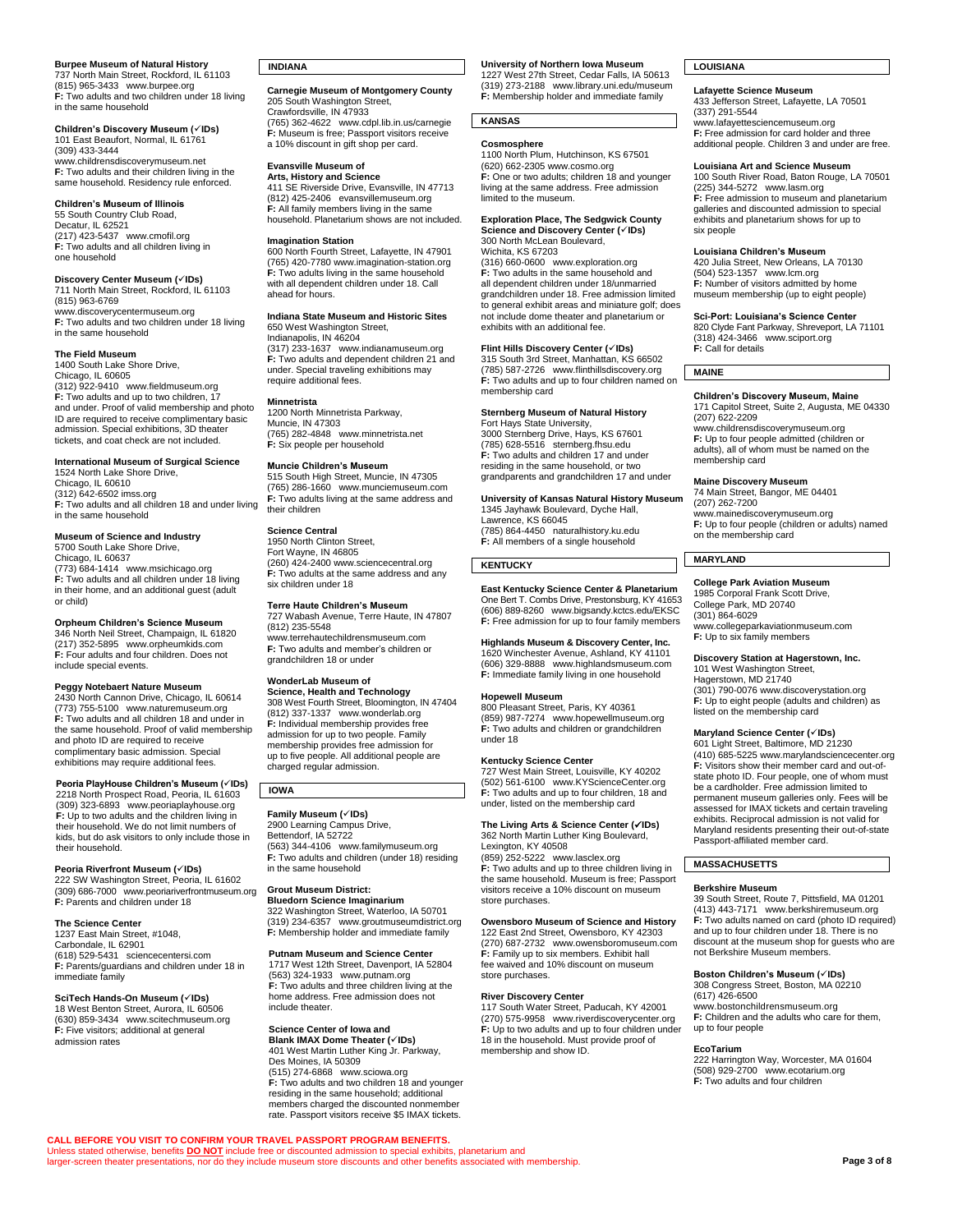#### **Harvard Museums of Science & Culture (v1Ds) Sloan\*Longway<br>26 Oxford Street, Cambridge, MA 02138 1221 East Kearsley Street, Flint, MI 48503** (617) 495-3045 [hmsc.harvard.edu](http://hmsc.harvard.edu/) **F:** Two adults and two children living at the same address, one adult named on the membership card

#### **Museum of Science**

1 Science Park, Boston, MA 02114 (617) 723-2500 [www.mos.org](http://www.mos.org/) **F:** Up to four people depending on the level of your membership. One of the people must be named on your membership card. Children under 3 are always free. Exhibit halls admission only; no other discounts apply.

#### **Springfield Museums Corporation**

21 Edwards Street, Springfield, MA 01103 (800) 625-7738 [www.springfieldmuseums.org](http://www.springfieldmuseums.org/) **F:** Two adults and two children under 18. Free general admission only; does not include special exhibit or planetarium fees.

#### **Woods Hole Oceanographic Institution**

Exhibit Center, 15 School Street, Woods Hole, MA 02543 (508) 289-2700 [www.whoi.edu](http://www.whoi.edu/) **F:** Two adults and two children. Passport visitors receive 10% discount on museum shop purchases (does not apply to books).

#### **MICHIGAN**

**Air Zoo (IDs)**

6151 Portage Road, Portage, MI 49002 (269) 382-6555 [www.airzoo.org](http://www.airzoo.org/) **F:** Two adults and all children under 18 living in the same household

#### **Alden B. Dow Museum of Science & Art** 1801 West St. Andrews Road, Midland, MI 48640

(989) 631-5930 [www.midlandcenter.org](http://www.midlandcenter.org/) **F:** Two adult members (parents or grandparents) and two children or grandchildren 18 and younger

#### **Ann Arbor Hands-On Museum**

220 EastAnn Street, Ann Arbor, MI 48104 (734) 995-5439 [www.aahom.org](http://www.aahom.org/) **F:** Two adults named on the card (photo ID required) and their children under 18 or two grandparents named on the card (photo ID required) and their grandchildren under 18

#### **Cranbrook Institute of Science**

39221 Woodward Avenue, Bloomfield Hills, MI 48304 (248) 645-3245 [science.cranbrook.edu](http://science.cranbrook.edu/) **F:** Two adults and all children under 18 living in the same household, or two grandparents and all grandchildren

#### **Flint Children's Museum**

1602 West University Avenue, Flint, MI 48504 (810) 767-5437 [www.flintchildrensmuseum.org](http://www.flintchildrensmuseum.org/) **F:** Two adults and up to four children named on membership card

#### **Grand Rapids Public Museum**

272 Pearl Street, NW, Grand Rapids, MI 49504 (616) 929-1700 [www.grpm.org](http://www.grpm.org/) **F:** Two adults and all children 17 and younger, all residing in the same household. Nonmember rates apply to planetarium, carousel, and special exhibits.

**Impression 5 Science Center (IDs)** 200 Museum Drive, Lansing, MI 48933 (517) 485-8116 [www.impression5.org](http://www.impression5.org/) **F:** Two adults named on the card (photo ID required) and their children under 18

#### **Kingman Museum**

175 Limit Street, Battle Creek, MI 49037 (269) 965-5117 [www.kingmanmuseum.org](http://www.kingmanmuseum.org/) **F:** Any six family members; includes planetarium shows

#### **Michigan Science Center (IDs)**

5020 John R. Street, Detroit, MI 48202 (313) 577-8400 [www.mi-sci.org](http://www.mi-sci.org/) **F:** Two adults and two children

(810) 237-3450 [www.sloanlongway.org](http://www.sloanlongway.org/) **F:** One household (immediate family) with one, but no more than two, adults and all children 18 and under, or two grandparents and all their grandchildren 18 and under. Passport visitors may pay an additional fee for Sloan Museum temporary exhibits and shows at Longway Planetarium, 1310 East Kearsley Street, Flint, MI 48503. See website for details.

# **University of Michigan**

**Museum of Natural History** 1109 Geddes Avenue, Ann Arbor, MI 48109 (734) 764-0478 [www.ummnh.org](http://www.ummnh.org/) **F:** Two adults and up to four children under 18 living in the same household. Museum is free; Passport visitors receive a 10% discount on museum store purchases.

#### **USS Silversides Submarine Museum** 1346 Bluff Street, Muskegon, MI 49441

(231) 755-1230 [www.silversidesmuseum.org](http://www.silversidesmuseum.org/) **F:** Family of four or fewer; two adults, two children

#### **Yankee Air Museum**

47884 D Street, Belleville, MI 48111 (734) 483-4030 [www.yankeeairmuseum.org](http://www.yankeeairmuseum.org/) **F:** Two adults and all children under 18 living in the same household

#### **MINNESOTA**

**The Bakken Museum (IDs)** 3537 Zenith Avenue South, Minneapolis, MN 55416 (612) 926-3878 [www.thebakken.org](http://www.thebakken.org/) **F:** Two adults and all children living in the same household under 18

# **Bell Museum of Natural History (IDs)** *(Opens July 2018; check website for details.)*

University of Minnesota, 10 Church Street, SE, Minneapolis, MN 55455 (612) 624-7083

[www.bellmuseum.umn.edu](https://www.bellmuseum.umn.edu/) **F:** Two adults and their dependent children/ grandchildren 21 and under (up to four children). Planetarium shows are not included.

#### **Duluth Children's Museum** 115 South 29th Avenue West,

Duluth, MN 55806 (218) 733-7543 [www.duluthchildrensmuseum.org](http://www.duluthchildrensmuseum.org/) **F:** Two adults and all children in the same household; two adults and all grandchildren under one membership

#### **Headwaters Science Center**

413 Beltrami Avenue, NW, Bemidji, MN 56601 (218) 444-4472 [www.hscbemidji.org](http://www.hscbemidji.org/) **F:** Up to 10 family members living in the same household, or grandparents and all of their grandchildren 17 or younger

#### **Historical and Cultural Society**

**of Clay County** Hjemkomst Center, 202 1st Avenue North, Moorhead, MN 56560 (218) 299-5511 [www.hcscconline.org](http://www.hcscconline.org/) **F:** Two parents and their children 17 and under. Includes Viking Ship and Stave Church and history and traveling exhibits.

#### **Lake Superior Zoo**

**CALL BEFORE YOU VISIT TO CONFIRM YOUR TRAVEL PASSPORT PROGRAM BENEFITS.**

Unless stated otherwise, benefits **DO NOT** include free or discounted admission to special exhibits, planetarium and larger-screen theater presentations, nor do they include museum store discounts and other benefits associated with membership.

7210 Fremont Street, Duluth, MN 55807 (218) 730-4500 [www.lszooduluth.org](http://www.lszooduluth.org/) **F:** One or two adults named on the card residing at the same address and their children under 18

### **Science Museum of Minnesota**

120 West Kellogg Boulevard, St. Paul, MN 55102 (651) 221-9444 [www.smm.org](http://www.smm.org/) **F:** Two adults and dependent children under 18

**The Works Museum (IDs)** 9740 Grand Avenue, Bloomington, MN 55420 (952) 888-4262 [www.theworks.org](http://www.theworks.org/) **F:** Two adults and their children under 18 within household

#### **MISSISSIPPI**

### **Mississippi Museum of Natural Science**

2148 Riverside Drive, Jackson, MS 39202 (601) 576-6000 [www.mdwfp.com/museum](http://www.mdwfp.com/museum) **F:** Nuclear family of parents and their children, or grandparents and their grandchildren

# **MISSOURI**

in household

**Bootheel Youth Museum** 700A North Douglass, Malden, MO 63863 (573) 276-3600 [www.bootheelyouthmuseum.org](http://www.bootheelyouthmuseum.org/) **F:** Two adults and all children under 18

# **Discovery Center of Springfield, Inc.**

438 East St. Louis Street, Springfield, MO 65806 (417) 862-9910 [www.discoverycenter.org](http://www.discoverycenter.org/) **F:** Honors home museum's definition of family (as stated by number in family listed on card). Additional visitors must pay general admission.

# **Kansas City's Science Center, Science City**

30 West Pershing Road, Kansas City, MO 64108 (816) 460-2020 [www.sciencecity.com](http://www.sciencecity.com/) **F:** Number of people on affiliate's membership, e.g., family of four. Free admission limited to Science City.

**Saint Louis Science Center** 5050 Oakland Avenue, St. Louis, MO 63110 (314) 289-4400 [www.slsc.org](http://www.slsc.org/) **F:** Museum is free; Passport visitors with a valid membership card receive one free parking ticket and six free tickets to a Discovery Room session and/or a planetarium show. Visitors may also receive \$1-off tickets to the OMNIMAX Theater and special exhibitions.

# **MONTANA**

# **ExplorationWorks**

995 Carousel Way, Helena, MT 59601 (406) 457-1800 [www.explorationworks.org](http://www.explorationworks.org/) **F:** Two adults and their dependent children under 18

# **Montana Natural History Center** 120 Hickory Street, Suite A,

Missoula, MT 59801 (406) 327-0405 [www.montananaturalist.org](http://www.montananaturalist.org/) **F:** Two adults plus children under 18

#### **Museum of the Rockies**

Montana State University, 600 West Kagy Boulevard, Bozeman, MT 59717 (406) 994-2251 [www.museumoftherockies.org](http://www.museumoftherockies.org/) **F:** Two adults, plus children or grandchildren under 18

#### **spectrUM Discovery Area**

812 Toole Avenue, Missoula, MT 59802 (406) 728-STEM (7836) ww[w.spectrum.umt.edu](http://spectrum.umt.edu/) **F:** Two adults and their dependent children

# **NEBRASKA**

**Edgerton Explorit Center** 208 16th Street, Aurora, NE, 68818 (402) 694-4032 [www.edgerton.org](http://www.edgerton.org/) **F:** Immediate family residing in the same household

#### **Hastings Museum (IDs)**

1330 North Burlington Avenue, Hastings, NE 68901 (402) 461-462[9 www.hastingsmuseum.org](http://www.hastingsmuseum.org/) **F:** All member perks listed on website for one or two adults and all children under 21

#### **Omaha Children's Museum (IDs)**

500 South 20th Street, Omaha, NE 68102 (402) 342-616[4 www.ocm.org](http://www.ocm.org/) **F:** Two adults and their dependent children

#### **University of Nebraska State Museum of Natural History**

645 North 14th Street, South of 14th and Vine, University of Nebraska-Lincoln, Morrill Hall, Lincoln, NE 68588  $(402)$   $472-2642$  [www.museum.unl.edu](http://www.museum.unl.edu/) **F:** Two adults and their dependent children up to

18 living in the same household, or two grandparents and their grandchildren up to 18. Passport visitors receive a 10% discount on museum store purchases.

#### **NEVADA**

# **Fleischmann Planetarium**

**and Science Center** 1664 North Virginia Street, Reno, NV 89557 (775) 784-4812 [www.planetarium.unr.edu](http://www.planetarium.unr.edu/) **F:** Up to two adults and four children under 18. Museum is free; Passport visitors receive free admission to planetarium shows for members listed on card and a 10% discount on museum store purchases. Must show ID.

# **Las Vegas Natural History Museum (IDs)** 900 Las Vegas Boulevard North,

Las Vegas, NV 89101 (702) 384-3466 [www.lvnhm.org](http://www.lvnhm.org/) **F:** Two adults and two children

#### **Terry Lee Wells**

**Nevada Discovery Museum (IDs)** 490 South Center Street, Reno, NV 89501 (775) 786-1000 [www.nvdm.org](http://www.nvdm.org/) **F:** Family of four people

#### **NEW HAMPSHIRE**

#### **The Children's Museum of New Hampshire** 6 Washington Street, Dover, NH 03820 (603) 742-2002 [www.childrens-museum.org](http://www.childrens-museum.org/) **F:** Up to four immediate family members whose names are printed on the membership card; adults must have ID. No other discounts apply. Excludes Boston Children's Museum and Harvard Museum of Natural History.

**McAuliffe-Shepard Discovery Center**<br>2 Institute Drive, Concord, NH 03301<br>(603) 271-7827 [www.starhop.com](http://www.starhop.com/) **F:** Member cardholder must be present, and up to three guests, for exhibit gallery only. No other discounts apply.

#### **Mount Washington Observatory**

2779 White Mountain Highway, North Conway, NH 03860 (603) 356-2137 [www.mountwashington.org](http://www.mountwashington.org/) **F:** Two adults and up to four children (children under 6 are always free).

#### **SEE Science Center**

200 Bedford Street, Manchester, NH 03101 (603) 669-0400 [www.see-sciencecenter.org](http://www.see-sciencecenter.org/) **F:** All family members living in same household, plus grandparents

#### **NEW JERSEY**

#### **Garden State Discovery Museum (IDs)** 2040 Springdale Road, Suite 100, Cherry Hill, NJ 08003 (856) 424-1233 [www.discoverymuseum.com](http://www.discoverymuseum.com/) **F:** Two adults and four children under 18

**Liberty Science Center (IDs)** Liberty State Park, 222 Jersey City Boulevard, Jersey City, NJ 07305 (201) 200-1000 [www.lsc.org](http://www.lsc.org/) **F:** Two adults and four children

# **NEW MEXICO**

# **Bradbury Science Museum,**

1701 Mountain Road, NW, Albuquerque, NM 87104

(505) 224-8300 [www.explora.us](http://www.explora.us/) **F:** Two adults and four children under 18

**Los Alamos National Laboratory** 15th and Central, Los Alamos, NM 87545 (505) 667-4444 [www.lanl.gov/museum](http://www.lanl.gov/museum) **F:** Two adults and children under 18 residing in the same household. Museum is free; Passport visitors receive a souvenir/gift (one per family).

**Page 4 of 8**

#### **Explora**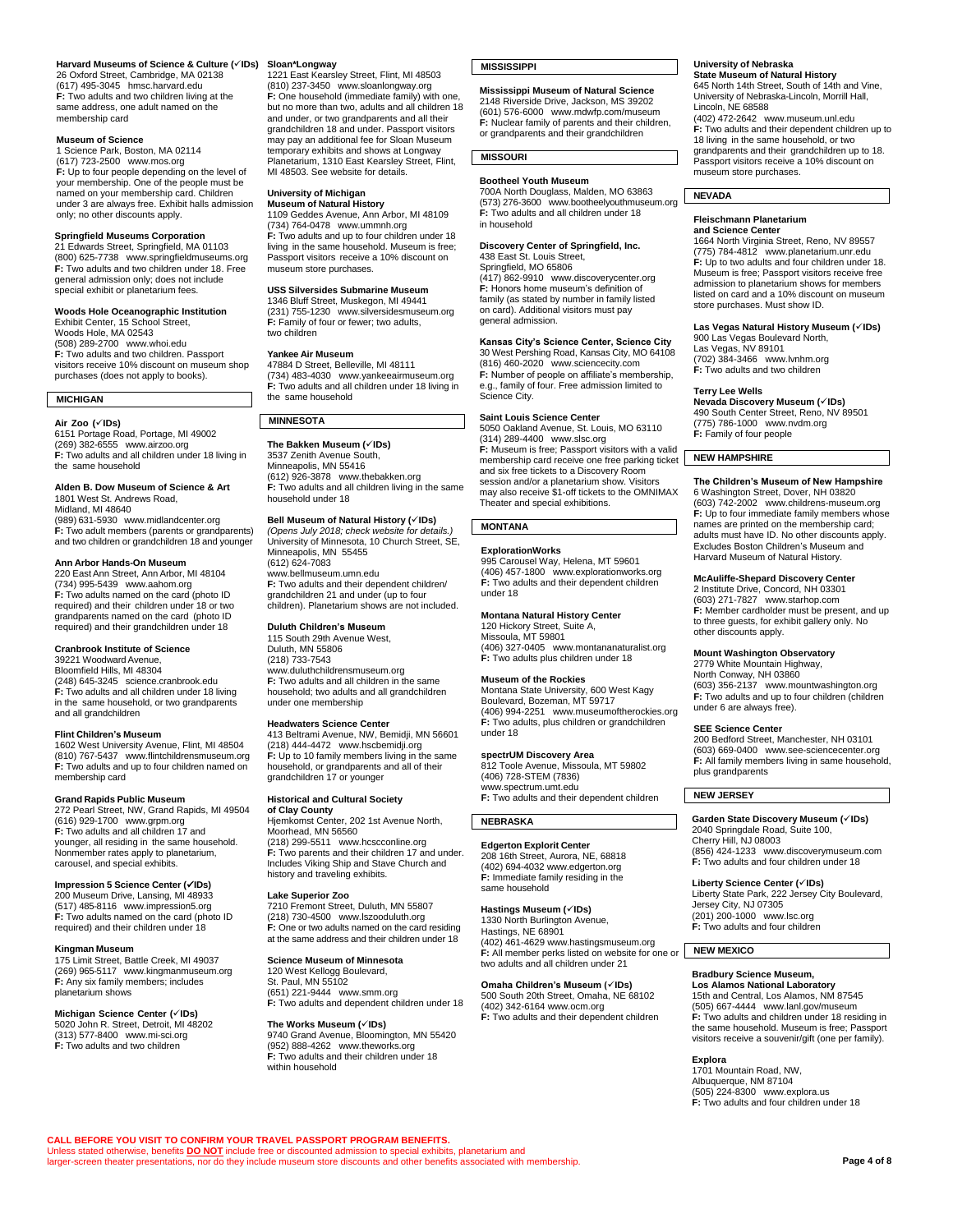**Farmington Museum** 3041 East Main Street, Farmington, NM 87402 (505) 599-1174 [www.farmingtonmuseum.org](http://www.farmingtonmuseum.org/) **F:** Museum is free; Passport visitors receive a 10% discount on museum store purchases. Fees are assessed for select traveling exhibits.

**Las Cruces Museum of Nature and Science** 411 North Main Street, Las Cruces, NM 88001

(575) 522-3120 [www.las-cruces.org/departments/](http://www.las-cruces.org/departments/quality-of-life/museum-system/museum-of-nature-and-science) [quality-of-life/museum-system/](http://www.las-cruces.org/departments/quality-of-life/museum-system/museum-of-nature-and-science) [museum-of-nature-and-science](http://www.las-cruces.org/departments/quality-of-life/museum-system/museum-of-nature-and-science) **F:** Two adults and all of their children under 18, grandparents. Museum is free; Passport visitors receive a 10% discount on museum store purchases.

#### **National Museum of Nuclear Science & History** 601 Eubank Boulevard, SE,

Albuquerque, NM 87123 (505) 245-2137 [www.nuclearmuseum.org](http://www.nuclearmuseum.org/) **F:** Two adults and two children

#### **New Mexico Museum of**

**Natural History and Science (IDs)** 1801 Mountain Road, NW, Albuquerque, NM 87104 (505) 841-2800 [www.nmnaturalhistory.org](http://www.nmnaturalhistory.org/) **F:** Two adults and up to four children under 18

#### **The New Mexico Museum of Space History** 3198 State Route 2001,

Alamogordo, NM 88310 (575) 437-2840 [www.nmspacemuseum.org](http://www.nmspacemuseum.org/) **F:** Parents and their children 18 and under

#### **NEW YORK**

**A.J. Read Science Discovery Center** Netzer Administration Building, SUNY College at Oneonta, Oneonta, NY 13820 (607) 436-2011 [www.oneonta.edu/academics/sdc](http://www.oneonta.edu/academics/sdc) **F:** No restrictions. Museum is free; Passport visitors receive free admission to special events.

# **Brooklyn Children's Museum (IDs)**

145 Brooklyn Avenue, Brooklyn, NY 11213 (718) 735-4400 [www.brooklynkids.org](http://www.brooklynkids.org/) **F:** Two adults and up to four children under 16

#### **Buffalo Museum of Science**

1020 Humboldt Parkway, Buffalo, NY 14211 (716) 896-5200 [www.sciencebuff.org](http://www.sciencebuff.org/) **F:** Parents or grandparents with their children or grandchildren under 18. Includes Tifft Nature Preserve, 1200 Fuhrmann Boulevard, Buffalo, NY 14203; (716) 825-6397.

#### **The Corning Museum of Glass**

One Museum Way, Corning, NY 14830 (800) 732-6845 [www.cmog.org](https://www.cmog.org/) **F:** Two adults and all children 17 and under. Passport visitors receive 15% off regularly priced items in museum's shops; discount excludes online purchases, Make Your Own Glass, and café purchases.

#### **Cradle of Aviation**

Charles Lindbergh Boulevard, Garden City, NY 11530 (516) 572-4062 [www.cradleofaviation.org](https://www.cradleofaviation.org/) **F:** Up to six people in the household

#### **Intrepid Sea, Air & Space Museum (IDs)** One Intrepid Square, 12th Avenue & West 46th Street, New York, NY 10036 (212) 245-0072 [www.intrepidmuseum.org](http://www.intrepidmuseum.org/) **F:** Two adults and four children under 18

**Kopernik Observatory & Science Center** 698 Underwood Road, Vestal, NY 13850

(607) 748-3685 [www.kopernik.org](http://www.kopernik.org/) **F:** Two adults and their children living in the same household

**Long Island Children's Museum (IDs)** 11 Davis Avenue, Garden City, NY 11530 (516) 224-5800 [www.licm.org](http://www.licm.org/) **F:** Up to four family members named on the membership card (unescorted adults or children not permitted).

**Mid-Hudson Children's Museum (IDs)** 75 North Water Street, Poughkeepsie, NY 12601 (845) 471-0589 [www.mhcm.org](http://www.mhcm.org/) **F:** Two adults and all children under 18 living in a single household

#### **Milton J. Rubenstein Museum of Science &**

**Technology (AKA: The Discovery Center)** 500 South Franklin Street, Syracuse, NY 13202 (315) 425-9068 [www.most.org](http://www.most.org/) **F:** Two adults, all children under 18 in the same household

**miSci (Museum of Innovation and Science)** 15 Nott Terrace Heights, Schenectady, NY 12308 (518) 382-7890 [www.misci.org](http://www.misci.org/) **F:** Two adults and all dependent children

under 18 living in the same household

# **Museum of the Earth at the**

**Paleontological Research Institution** 1259 Trumansburg Road, Ithaca, NY 14850 (607) 273-6623 [www.museumoftheearth.org](http://www.museumoftheearth.org/) **F:** Two adults and any number of children up to age 17 living in the immediate household

### **National Museum of**

Mathematics (MoMath) (**VIDs)**<br>11 East 26th Street, New York, NY 10010<br>(212) 542-0566 [www.momath.org](http://www.momath.org/) **F:** Two adults and up to four children under 18 residing in the same household; must be part of the same family.

#### **New York Hall of Science (IDs)**

47-01 111th Street, Queens, NY 11368 (718) 699-0005 [www.nysci.org](http://www.nysci.org/) **F:** Two adults and up to four children in household

#### **New York Transit Museum**

99 Schermerhorn Street, Brooklyn, NY 11201 (718) 694-1600 [www.nytransitmuseum.org](http://www.nytransitmuseum.org/) **F:** Two adults and two children under 17. Museum Gallery Annex and Store at Grand Central Terminal (Shuttle Passage, next to the Station Master's Office) is free.

#### **Roberson Museum and Science Center** 30 Front Street, Binghamton, NY 13905 (607) 772-0660 [www.roberson.org](http://www.roberson.org/) **F:** Two named adults and all their children under 18 living in the same household

**Rochester Museum & Science Center** 657 East Avenue, Rochester, NY 14607 (585) 697-1941 [www.rmsc.org](http://www.rmsc.org/) **F:** Up to two adults and their immediate financial dependents, e.g., children and adult parents, living in the same household. Regular admission fees apply to planetarium and nature center.

#### **Sciencenter**

601 First Street, Ithaca NY 14850 (607) 272-0600 [www.sciencenter.org](http://www.sciencenter.org/) **F:** Two adults and their children living in the same household. Valid photo ID required for adults.

#### **Sci-Tech Center of Northern New York** 154 Stone Street, Watertown, NY 13601

(315) 788-1340 [www.scitechcenter.org](http://www.scitechcenter.org/) **F:** Two adults and their minor children, all living together

#### **Staten Island Children's Museum (IDs)**

1000 Richmond Terrace, Staten Island, NY 10301 (718) 273-2060 [www.sichildrensmuseum.org](http://www.sichildrensmuseum.org/) **F:** Two adults and up to four children under 17 with valid membership card

**SUNY Poly Children's Museum of Science<br><b>and Technology (SUNY Poly CMOST)**<br>250 Jordan Road, Troy, NY 12180<br>(518) 235-2120 [www.cmost.com](http://www.cmost.com/) **F:** Two adults and all dependent children under 18

**Wings of Eagles Discovery Center** 339 Daniel Zenker Drive, Horseheads, NY, 14845 (607) 358-4247 [www.wingsofeagles.com](http://www.wingsofeagles.com/) **F:** Two adults and three children. Includes 10% museum store discount.

# **NORTH CAROLINA**

# **Asheville Museum of Science**

43 Patton Avenue, Asheville, NC 28801 (828) 254-7162 [ashevillescience.org](http://ashevillescience.org/) **F:** Two adults and two children under 18

# **Cape Fear Museum of History & Science** 814 Market Street, Wilmington, NC 28401 (910) 798-4350 [www.capefearmuseum.com](http://www.capefearmuseum.com/)

**F:** Grandparents, parents, and children (under 18) in the same family or household

**Catawba Science Center (IDs)** 243 3rd Avenue, NE, Hickory, NC 28601 (828) 322-8169 [www.catawbascience.org](http://www.catawbascience.org/) **F:** General admission for up to two adults in the same household or as designated on the membership card, and their dependent children or grandchildren 18 or under

#### **Discovery Place, Inc. (IDs)**

301 North Tryon Street, Charlotte, NC 28202 (704) 372-6261 [www.discoveryplace.org](http://www.discoveryplace.org/) **F:** Two adults and up to four children 18 or younger. Does not include Discovery Place KIDS.

#### **Greensboro Science Center (IDs)**

4301 Lawndale Drive, Greensboro, NC 27455 (336) 288-3769 [www.greensboroscience.org](http://www.greensboroscience.org/) **F:** Two adults and their children under 18 (maximum four children)

#### **Imagination Station Science**

**and History Museum** 224 East Nash Street, Wilson, NC 27893 (252) 291-5113 [scienceandhistory.org](http://scienceandhistory.org/home) **F:** Two adults and all children under 18 living in the same household

# **Kaleideum North (formerly SciWorks) (IDs)**

400 West Hanes Mill Road, Winston-Salem, NC 27105 (336) 767-6730 [north.kaleideum.org](http://north.kaleideum.org/) **F:** Two adults and children under 19 residing in the same household. Includes access to Kaleideum Downtown (formerly the Children's Museum of Winston-Salem), 390 South Liberty Street, Winston-Salem, NC 27101.

#### **Marbles Kids Museum (IDs)**

201 East Hargett Street, Raleigh, NC 27601 (919) 834-4040 [www.marbleskidsmuseum.org](http://www.marbleskidsmuseum.org/) **F:** Up to six members of a single household

#### **Morehead Planetarium**

**and Science Center (IDs)** 250 East Franklin Street, Chapel Hill, NC 27599 (919) 962-1236 [www.moreheadplanetarium.org](http://www.moreheadplanetarium.org/) **F:** One or two adults and their children/ grandchildren 18 and under living in the same household. Museum is free; Passport visitors receive 2-for-1 admission to all regularly scheduled shows.

#### **Museum of Life and Science (IDs)**

433 West Murray Avenue, Durham, NC 27704 (919) 220-5429 [www.lifeandscience.org](http://www.lifeandscience.org/) **F:** Up to four people (children or adult). One adult listed on the membership card must be present with photo ID.

# **North Carolina Museum of Natural Sciences**

11 West Jones Street, Raleigh, NC 27601 (919) 707-9800 [www.naturalsciences.org](http://www.naturalsciences.org/) **F:** Two adults in the household and their minor children or grandchildren. General admission is free; Passport visitors receive admission to the special exhibits gallery at the member rate and a 10% discount on museum store purchases. Includes North Carolina Museum of Natural Sciences at Whiteville, 415 South Madison Street, Whiteville, NC 28472.

#### **North Carolina Transportation**

**Museum Foundation** 411 South Salisbury Avenue, Spencer, NC 28159 (704) 636-2889 [www.nctrans.org](http://www.nctrans.org/) **F:** Immediate family members residing in same household, limit four. Passport visitors also receive free train rides (excluding special events)

#### **Port Discover: Northeastern North Carolina's Center for Hands-On Science** 611 East Main Street, Elizabeth City, NC 27909

(252) 338-6117 [www.portdiscover.org](http://www.portdiscover.org/) **F:** Immediate family only (children 18<br>and under). Museum is free; Passport<br>visitors receive a 10% discount on museum store purchases.

#### **Imperial Centre for the Arts & Sciences (Children's Museum & Science Center)** 270 Gay Street, Rocky Mount, NC 27804 (252) 972-1167 [museum.imperialcentre.org](http://museum.imperialcentre.org/) **F:** Nuclear family—mother, father, and children

#### **Schiele Museum of Natural History and Planetarium, Inc. (IDs)**

1500 East Garrison Boulevard, Gastonia, NC 28054 (704) 866-6908 [www.schielemuseum.org](http://www.schielemuseum.org/) **F:** Two adults named on card and up to four children under 18 living in same household. Planetarium, classes, and special events are excluded.

#### **Western North Carolina Nature Center**

75 Gashes Creek Road, Asheville, NC 28805 (828) 259-8080 [www.wncnaturecenter.com](http://www.wncnaturecenter.com/) **F:** Two adults (named on card; must present a valid photo ID) and up to four children (17 or younger, in same household) or four grandchildren

# **NORTH DAKOTA**

**Gateway to Science (IDs)** 1810 Schafer Street, Suite 1, Bismarck, ND 58501 (701) 258-1975 [www.gatewaytoscience.org](http://www.gatewaytoscience.org/) **F:** Two adults and children under 18 residing in the same household

# **OHIO**

#### **Boonshoft Museum of Discovery (IDs)** 2600 DeWeese Parkway, Dayton, OH 45414 (937) 275-7431 [www.boonshoftmuseum.org](http://www.boonshoftmuseum.org/) **F:** Two named adult cardholders and up to six of their children or grandchildren under 18 as listed on valid membership card. Does not include planetarium shows or discounts in the gift shop.

#### **Cincinnati Museum Center**

1301 Western Avenue, Cincinnati, OH 45203 (513) 287-7000 [www.cincymuseum.org](http://www.cincymuseum.org/) **F:** Two adults and the number of children listed on the membership. Free admission is limited to the museum.

# **Cleveland Museum of Natural History (IDs)** 1 Wade Oval Drive, Cleveland, OH 44106

(216) 231-4600 [www.cmnh.org](http://www.cmnh.org/) **F:** Two adults and all children 18 and under living in the same household, or two grandparents and all grandchildren 18 and under

#### **COSI (IDs)**

333 West Broad Street, Columbus, OH 43215 (614) 228-2674 [www.cosi.org](http://www.cosi.org/) **F:** Two adults and up to four children 18 and under living in one household, or two grandparents and up to four grandchildren 18 and under. Surcharge may be assessed for select American Museum of Natural History exhibitions and/or other experiences.

#### **Great Lakes Science Center (IDs)**

601 Erieside Avenue, Cleveland, OH 44114 (216) 694-2000 [www.greatscience.com](http://www.greatscience.com/) **F:** Two adults named on membership card and up to four children or grandchildren under 18

#### **Imagination Station, Toledo**

1 Discovery Way, Toledo, OH 43604 (419) 244-2674 [www.imaginationstationtoledo.org](http://www.imaginationstationtoledo.org/) **F:** Two adults and all children under 18 living in the same household

#### **McKinley Presidential Library & Museum**

800 McKinley Monument Drive, NW, Canton, OH 44708 (330) 455-7043 [www.mckinleymuseum.org](http://www.mckinleymuseum.org/) **F:** Mother, father, and unmarried children under 18, or grandparents and unmarried grandchildren under 18 (two- generation limit)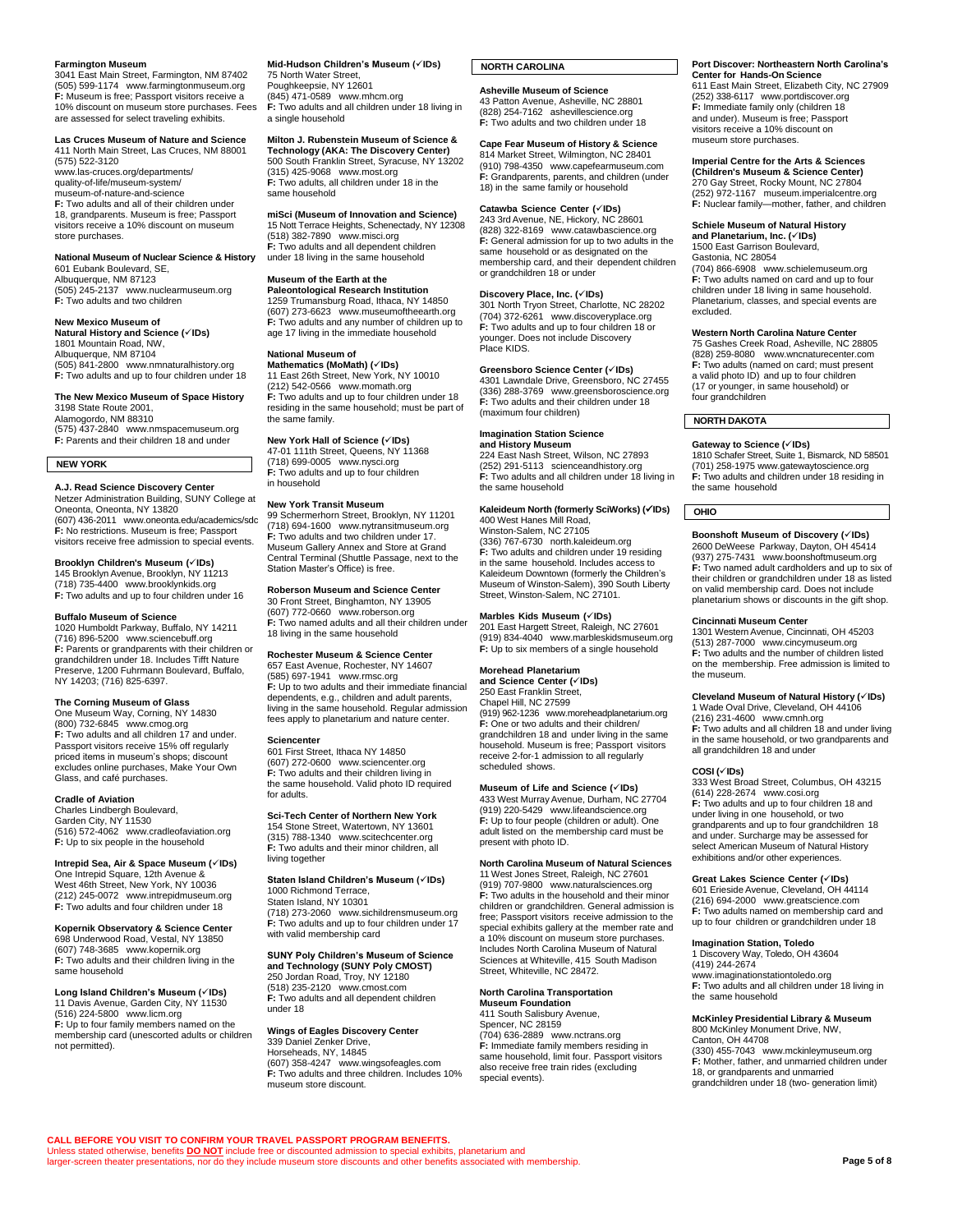#### **SPI: Where Science and Play Intersect** 400 South Main Street, Mount Vernon, OH 43050

(740) 501-7616 [www.SPI-MountVernon.org](http://www.spi-mountvernon.org/) **F:** Related grandparents, parents, children; caregiver with child(ren)

#### **The Works: Ohio Center for**

**History, Art and Technology** 55 South First Street, Newark, OH 43055 (740) 349-9277 [www.attheworks.org](http://www.attheworks.org/) **F:** Two parents and up to four children under 18 living in same household, or two grandparents and up to four grandchildren under 18

# **OKLAHOMA**

**Science Museum Oklahoma** 2020 Remington Place, Oklahoma City, OK 73111 (405) 602-6664 [www.sciencemuseumok.org](http://www.sciencemuseumok.org/) **F:** Up to six people

#### **OREGON**

# **Eugene Science Center**

**(formerly Science Factory) (IDs)** 2300 Leo Harris Parkway, Eugene, OR 97401 (541) 682-7888 [www.sciencefactory.org](http://www.sciencefactory.org/) **F:** Two adults and four children living in the same household

# **Evergreen Aviation & Space Museum (IDs)** 500 NE Captain Michael King Smith Way, McMinnville, OR 97128

(503) 434-4180 [www.evergreenmuseum.org](http://www.evergreenmuseum.org/) **F:** Two adults and up to four children from the same household ages 5–16 (under 5 is always free).

# **Gilbert House Children's Museum (IDs)**

116 Marion Street, NE, Salem, OR 97301 (503) 371-3631 [www.acgilbert.org](http://www.acgilbert.org/) **F:** Two named adult cardholders and up to four named children. Additional guests must pay regular admission. Does not include special events, classes or camps.

#### **Oregon Museum of Science**

**and Industry (√IDs)**<br>1945 SE Water Avenue, Portland, OR 97214<br>(503) 797-4000 [www.omsi.edu](http://www.omsi.edu/) **F:** General admission to permanent exhibits and labs for up to two named adult cardholders and up to four children ages 3–20. Additional fees apply for shows, submarine tours, and special traveling exhibits. Home museum guest passes not valid. Residency rule enforced.

#### **ScienceWorks Hands-On Museum**

1500 East Main Street, Ashland, OR 97520 (541) 482-6767 [www.scienceworksmuseum.org](http://www.scienceworksmuseum.org/) **F:** Parents/guardians and all the children in their household under 18

# **Sunriver Nature Center & Observatory** 57245 River Road, Sunriver, OR 97707

(541) 593-4442 [www.sunrivernaturecenter.org](http://www.sunrivernaturecenter.org/) **F:** Two adults and children (18 and younger) residing in the same household. Free admission limited to nature center.

#### **University of Oregon Museum of**

**Natural and Cultural History (IDs)** 1680 East 15th Avenue, Eugene, OR 97403 (541) 346-3024 [natural-history.uoregon.edu](http://natural-history.uoregon.edu/) **F:** Two adults and up to four youth (ages 3–18)

#### **PENNSYLVANIA**

### **The Academy of Natural Sciences**

**of Drexel University (IDs)** 1900 Benjamin Franklin Parkway, Philadelphia, PA 19103 (215) 299-1000 [www.ansp.org](http://www.ansp.org/) **F:** Two named adult cardholders and up to five children under 18 living in the same household. Does not include special exhibits or events.

#### **Carnegie Science Center (IDs)**

One Allegheny Avenue, Pittsburgh, PA 15212 (412) 237-3400 [www.carnegiesciencecenter.org](http://www.carnegiesciencecenter.org/)

**F:** Two adults and four children 3 to 17

**Children's Museum of Pittsburgh (IDs)** 10 Children's Way, Pittsburgh, PA 15212 (412) 322-5058 [www.pittsburghkids.org](http://www.pittsburghkids.org/) **F:** Up to two adults and up to three children in one immediate family that are listed on the reciprocal institution's membership. Not reciprocal with Carnegie Science Center or McKinley Presidential Library & Museum memberships.

### **Da Vinci Science Center**

3145 Hamilton Boulevard Bypass, Allentown, PA 18103 (484) 664-1002 [www.davincisciencecenter.org](http://www.davincisciencecenter.org/) **F:** Two adults and up to four children under 18 covered by the membership

# **Discovery Space of**

**Central Pennsylvania (IDs)** 1224 North Atherton Street, State College, PA 16803 (814) 234-0200 [www.mydiscoveryspace.org](http://www.mydiscoveryspace.org/) **F:** Two adults and all children living in one household

# **The Franklin Institute (IDs)**

20th Street and the Ben Franklin Parkway, Philadelphia, PA 19103 (215) 448-1231 [www.fi.edu](http://www.fi.edu/) **F:** General admission for people covered by the membership, up to a maximum of two adults and four children (ages 3–18)

#### **Independence Seaport Museum (IDs)** 211 South Columbus Boulevard,

Philadelphia, PA 19106 (215) 413-8655 www.phillyseaport.org **F:** Two adults and up to four children (18 and under)

# **Lancaster Science Factory** 454 New Holland Avenue, Lancaster, PA 17602

(800) 210-2927 [www.lancastersciencefactory.org](http://www.lancastersciencefactory.org/) **F:** Parents and children (regardless of number of family members)

#### **National Watch & Clock Museum** 514 Poplar Street, Columbia, PA 17512

(717) 684-8261 [www.nawcc.org](http://www.nawcc.org/) **F:** Two adults and up to four children under 18 living in the same household

### **North Museum of Nature and Science (IDs)**

400 College Avenue, Lancaster, PA 17603 (717) 358-3941 [www.northmuseum.org](http://www.northmuseum.org/) **F:** Two adults and up to four children or grandchildren under 18, for museum admission only. Adult cardholders must be present and reside outside of Lancaster County, PA.

#### **Reading Public Museum**

500 Museum Road, Reading, PA 19611 (610) 371-5850 [www.readingpublicmuseum.org](http://www.readingpublicmuseum.org/) **F:** Two adults and up to four children/ grandchildren (ages 4–17)

#### **The State Museum of Pennsylvania**

300 North Street, Harrisburg, PA 17120 (717) 787-4980 [www.statemuseumpa.org](http://www.statemuseumpa.org/) **F:** Two adults and up to four children under 18 in the same household, or two adults and up to four grandchildren. Adult cardholders must be present. Passport privileges do not extend to non-family groups. Group reservations are excluded.

### **Whitaker Center for**

**Science and the Arts (IDs)** 222 Market Street, Harrisburg, PA 17101 (717) 214-ARTS (2787) [www.whitakercenter.org](http://www.whitakercenter.org/) **F:** Two adult cardholders (parents/grandparents or caregivers) and up to six juniors under 18 who live in household, full- or part-time, e.g., joint custody or parental visitation, or as designated on the membership card. Passport privileges do not include special events, camps, or group

# reservations. **PUERTO RICO**

Unless stated otherwise, benefits **DO NOT** include free or discounted admission to special exhibits, planetarium and larger-screen theater presentations, nor do they include museum store discounts and other benefits associated with membership.

**CALL BEFORE YOU VISIT TO CONFIRM YOUR TRAVEL PASSPORT PROGRAM BENEFITS.**

### **Centro Criollo Ciencias y**

**Tecnología del Caribe (C3TEC)** Caguas Science Center, 59 Gautier Benitez, Caguas, PR 00725 (787) 653-6391 [c3tec.org/inicio](http://c3tec.org/inicio) **F:** Two adults and up to three children under 18 living in the same household

# **RHODE ISLAND**

### **Haffenreffer Museum of Anthropology,**

**Brown University** Manning Hall, 21 Prospect Street, Providence, RI 02912 (401) 863-2065 [www.brown.edu/haffenreffer](http://www.brown.edu/haffenreffer) **F:** Museum is free; Passport visitors receive a 20% discount on publications.

# **Providence Children's Museum (IDs)** 100 South Street, Providence, RI 02903 (401) 273-5437 [www.childrenmuseum.org](http://www.childrenmuseum.org/)

**F:** Three people per card

### **SOUTH CAROLINA**

#### **Roper Mountain Science Center**

402 Roper Mountain Road, Greenville, SC 29615 (864) 355-8900 [www.ropermountain.org](http://www.ropermountain.org/) **F:** Two adults and their children; grandparents and grandchildren. Free admission to planetarium or theater. Call ahead for details.

#### **SOUTH DAKOTA**

### **Kirby Science Discovery Center**

Washington Pavilion of Arts and Scienc 301 South Main Avenue, Sioux Falls, SD 57104 (605) 367-7397 [www.washingtonpavilion.org](http://www.washingtonpavilion.org/) **F:** Two adults and all children under 18 living at the same address

**South Dakota Discovery Center** 805 West Sioux Avenue, Pierre, SD 57501 (605) 224-8295 [www.sd-discovery.org](http://www.sd-discovery.org/) **F:** Mother and/or father with children living at home

#### **TENNESSEE**

#### **Adventure Science Center (IDs)**

800 Fort Negley Boulevard, Nashville, TN 37203 (615) 862-5160 [www.adventuresci.org](http://www.adventuresci.org/) **F:** Two adults and four children 18 and under. Valid membership card required.

# **American Museum of Science & Energy**

300 South Tulane Avenue, Oak Ridge, TN 37830 (865) 576-3200 [www.amse.org](http://www.amse.org/) **F:** Two adults accompanied by their children, stepchildren, and/or grandchildren

# **Discovery Center at Murfree Spring** 502 SE Broad Street, Murfreesboro, TN 37130

(615) 890-2300 [www.explorethedc.org](http://www.explorethedc.org/) **F:** Two adults and up to four children of the same household

#### **Hands On! Discovery Center (IDs)**

*(Opens June 16; check website for details.)* 1212 Suncrest Drive, Gray, TN 37615<br>Hands On! Regional Museum (<sup>/</sup>/Ds)<br>*(Through May 19; check website for details.)*<br>*(Through May 19; check website for details.)*<br>315 East Main Street, Johnson City, TN 37601 (423) 434-4263 [handsonmuseum.org](http://handsonmuseum.org/) **F:** Two adults and up to four children (under 18) in the household. Includes admission to Gray Fossil Site; does not include Tesla shows or Paleo Tours.

*(Closed May 19–June 15 during move.)*

# **Hands-On Science Center** 101 Mitchell Boulevard, Tullahoma, TN 37388

(931) 455-8387 [hosc.org](http://hosc.org/) **F:** Parents, grandparents, and children at the same address

#### **The Muse Knoxville (IDs)**

516 North Beaman Street, Chilhowee Park, Knoxville, TN 37914 (865) 594-1494 [www.themuseknoxville.org](http://www.themuseknoxville.org/) **F:** Adult cardholder and all children under 18

#### **Pink Palace Family of Museums (IDs)**

3050 Central Avenue, Memphis, TN 38111 (901) 636-2406 [www.memphismuseums.org](http://www.memphismuseums.org/) **F:** Two adults and their dependent children/ grandchildren under 18 (up to 10 children)

#### **TEXAS**

**Children's Museum of Houston (IDs)** 1500 Binz Street, Houston, TX 77004 (713) 522-1138 [www.cmhouston.org](http://www.cmhouston.org/) **F:** Household family members or grandparents and grandchildren, up to six people

#### **The Discovery Science Place (IDs)**

308 North Broadway, Tyler, TX 75702 (903) 533-8011 [www.discoveryscienceplace.org](http://www.discoveryscienceplace.org/) **F:** General admission for two adults (at least one must be listed on membership card) and up to four children of the same household. Excludes Maker Faire and special events.

#### **Don Harrington Discovery Center**

1200 Streit Drive, Amarillo, TX 79106 (806) 355-9547 [www.dhdc.org](http://www.dhdc.org/) **F:** Parents, children, and stepchildren; or grandparents with grandchildren (not adult children)

#### **The DoSeum (IDs)**

2800 Broadway Street, San Antonio, TX 78209 (210) 212-4453 [www.thedoseum.org](http://www.thedoseum.org/) **F:** Up to three people

#### **Fort Worth Museum of**

**Science and History (✓IDs)**<br>1600 Gendy Street, Fort Worth, TX 76107 (817) 255-9300 [www.fortworthmuseum.org](http://www.fortworthmuseum.org/) **F:** Two adults and up to two children under 18 living in the same household. Does not include Omni Theater or Live at the Noble tickets. Not valid during the Fort Worth Stock Show and Rodeo.

#### **The Health Museum (IDs)**

1515 Hermann Drive, Houston, TX 77004 (713) 942-7054 [www.thehealthmuseum.org](http://www.thehealthmuseum.org/) **F:** Household family members, or grandparents and grandchildren, up to six people

#### **Heard Natural Science Museum**

**& Wildlife Sanctuary (IDs)** One Nature Place, McKinney, TX 75069 (972) 562-5566 [www.heardmuseum.org](http://www.heardmuseum.org/) **F:** Parents and children (18 and under) of the same household, or grandparents and grandchildren (18 and under), up to six people

**International Museum of Art and Science (IDs)** 1900 Nolana Avenue, McAllen, TX 78504 (956) 681-2800 [www.theimasonline.org](http://www.theimasonline.org/) **F:** Free general admission for two adults and two children; does not include special events or exhibits/programs with additional fees.

#### **Mayborn Science Theater**

*(Closed June 9–July 15 during renovations.)* Central Texas College Main Campus, 6200 West Central Texas Expressway, Killeen, TX 76540 (254) 526-1800 [www.starsatnight.org](http://www.starsatnight.org/) **F:** Member and member's spouse, children, parents, or siblings receive free admission to any scheduled public show. Limit eight free tickets per show. Member's guests (not family) limit two

free tickets per month. Special events are not free. Call ahead for details.

3640 Dark Sky Drive, Fort Davis, TX 79734 (432) 426-3640 [www.mcdonaldobservatory.org](http://www.mcdonaldobservatory.org/) **F:** Passport visitors receive free admission and guided tour (11:00 a.m. and 2:00 p.m. daily) **Perot Museum of Nature and Science (IDs)** 2201 North Field Street, Dallas, TX 75201 (214) 428-5555 [www.perotmuseum.org](http://www.perotmuseum.org/) **F:** Two adults and their children (17 and under)

2579 South Loop 289, Lubbock, TX 79423 (806) 745-2525 [www.sciencespectrum.org](http://www.sciencespectrum.org/) **F:** Honors the number of visitors valid on the membership, up to a maximum of five (one adult listed on the membership card must attend). Passport visitors receive discounted theater and special exhibits at member ticket rates.

**Page 6 of 8**

#### **McDonald Observatory / Frank N. Bash Visitors Center**

living in the same household **Science Spectrum (IDs)**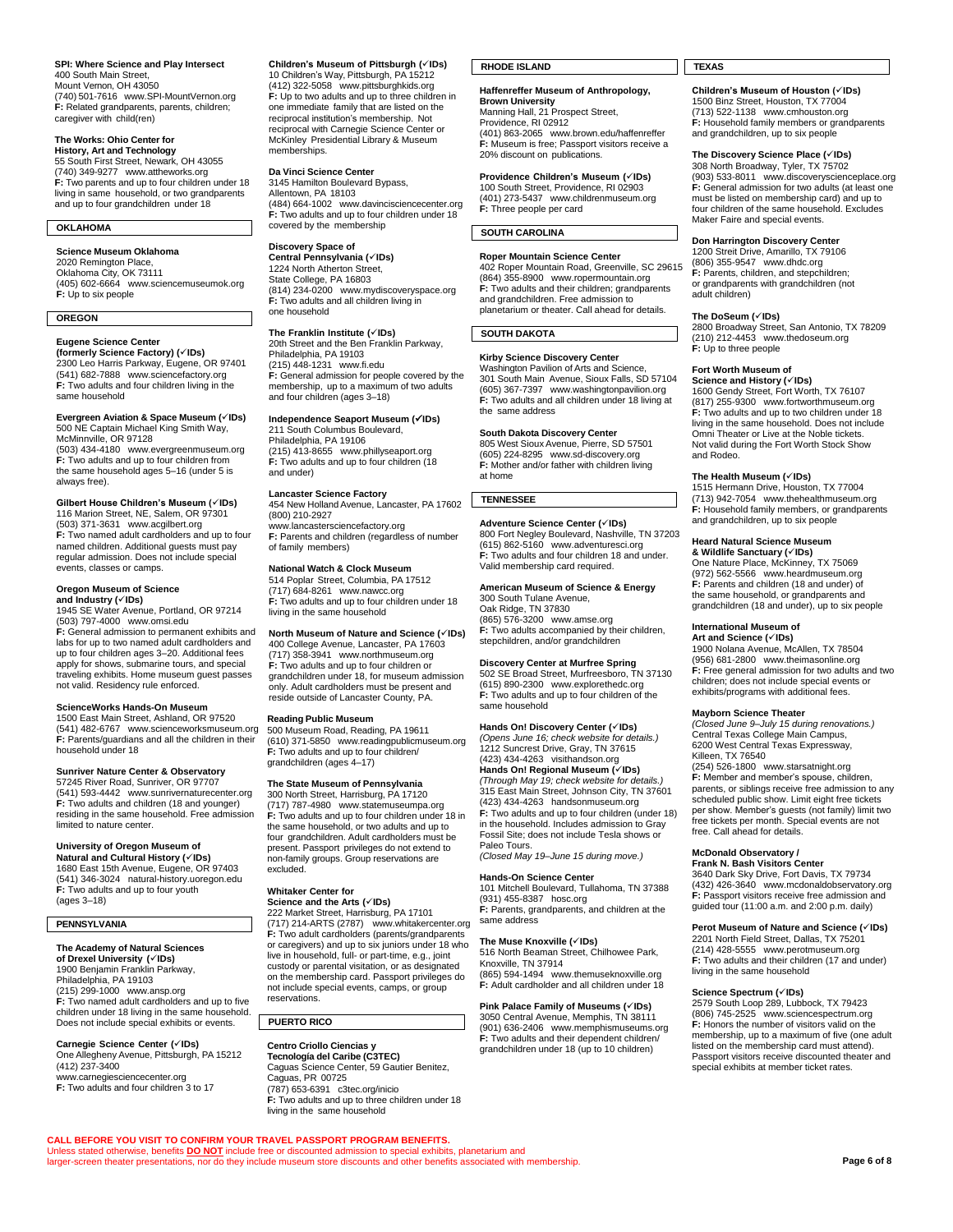# **Thinkery**

1830 Simond Avenue, Austin, TX 78723 (512) 469-6200 [www.thinkeryaustin.org](http://www.thinkeryaustin.org/) **F:** Four people (one adult listed on the membership card must be present)

#### **Witte Museum**

3801 Broadway, San Antonio, TX 78209 (210) 357-1900 [www.wittemuseum.org](http://www.wittemuseum.org/) **F:** Two adults and dependents under 18

#### **UTAH**

#### **Clark Planetarium**

At the Gateway, 110 South 400 West, Salt Lake City, UT 84101 (801) 456-STAR (7827) [www.clarkplanetarium.org](http://www.clarkplanetarium.org/) **F:** Free admission for up to five family members to the Hansen Dome Theatre

#### **The Leonardo (IDs)**

209 East 500 South, Salt Lake City, UT 84111 (801) 531-9800 [www.theleonardo.org](http://www.theleonardo.org/) **F:** Four people

#### **Natural History Museum of Utah (IDs)**

Rio Tinto Center, University of Utah, 301 Wakara Way, Salt Lake City, UT 84108 (801) 581-6927 [nhmu.utah.edu](http://nhmu.utah.edu/) **F:** Two adults and all minor children at the same address

#### **Thanksgiving Point (IDs)**

3003 North Thanksgiving Way, Lehi, UT 84043 (801) 768-2300 [www.thanksgivingpoint.org](http://www.thanksgivingpoint.org/) **F:** Individual membership provides free admission for one person. Family membership provides free admission for up to two adults living in the same household and up to two dependent children.

#### **VERMONT**

### **ECHO, Leahy Center**

**for Lake Champlain (IDs)** One College Street, Burlington, VT 05401 (802) 864-1848 [www.echovermont.org](http://www.echovermont.org/) **F:** Up to two adults and two youth, as listed on the membership card

#### **Fairbanks Museum and Planetarium**

1302 Main Street, St. Johnsbury, VT 05819 (802) 748-2372 [www.fairbanksmuseum.org](http://www.fairbanksmuseum.org/) **F:** General admission for people covered by the membership, up to a maximum of two adults and four minor children

#### **VIRGINIA**

**Children's Museum of Virginia** 221 High Street, Portsmouth, VA 23704

(757) 393-8983 [www.childrensmuseumva.com](http://www.childrensmuseumva.com/) **F:** Up to four people. Membership card and valid<br>picture ID required. Includes Portsmouth Art &<br>Cultural Center, Lightship Portsmouth, and<br>Portsmouth Naval Shipyard Museum.

**Children's Science Center (***×***1Ds)**<br>11948L Fair Oaks Mall, Fairfax, VA 22033<br>(703) 648-3130 [www.childsci.org](http://www.childsci.org/)<br>**F**: Two adults plus a maximum of two children (ages 2+) for one visit per membership card

**Science Museum of Virginia** 2500 West Broad Street, Richmond, VA 23220 (804) 864-1400 [www.smv.org](http://www.smv.org/) **F:** Two adults and four children; membership card required. Includes Danville Science Center, 677 Craghead Street, Danville, VA 24541.

#### **Science Museum of Western Virginia (IDs)** One Market Square, SE, Roanoke, VA 24011

(540) 342-5710 [www.smwv.org](http://www.smwv.org/) **F:** Two adults listed on membership card and all dependent children under 18. Membership card and valid photo ID required. Free admission to general exhibit areas, includes Hidden Garden.

#### **Shenandoah Valley Discovery Museum**

19 West Cork Street, Winchester, VA 22601 (540) 722-2020 [www.discoverymuseum.net](http://www.discoverymuseum.net/) **F:** Those living in the same household

# **Virginia Air and Space Center**

600 Settlers Landing Road, Hampton, VA 23669 (757) 727-0900 [www.vasc.org](http://www.vasc.org/) **F:** Two adults and up to four dependents

**Virginia Discovery Museum** 524 East Main Street, Charlottesville, VA 22902 (East end of the downtown pedestrian mall) (434) 977-1025 [www.vadm.org](http://www.vadm.org/) **F:** Honors home museum's definition of family (as stated by the number in family listed on card). Additional visitors pay general admission.

# **Virginia Living Museum (IDs)** 524 J. Clyde Morris Boulevard,

Newport News, VA 23601 (757) 595-1900 [www.thevlm.org](http://www.thevlm.org/) **F:** Up to two member adults and two children under 18 within the same household. Special events, planetarium, and exhibits with additional fees not included. No other discounts apply.

#### **Virginia Museum of Natural History**

21 Starling Avenue, Martinsville, VA 24112 (276) 634-4141 [www.vmnh.net](http://www.vmnh.net/) **F:** Two adults and up to four minor children living at the same address

#### **WASHINGTON**

**Burke Museum of Natural History and Culture** University of Washington Campus, NE 45th Street and 17th Avenue, NE, Seattle, WA 98195

(206) 616-3962 [www.burkemuseum.org](http://www.burkemuseum.org/) **F:** Two adults and up to four children under 18 **Flying Heritage &** 

**Combat Armor Museum (IDs)** 3407 109th Street, SW, Everett, WA 98204 (206) 342-4242 [www.flyingheritage.org](http://www.flyingheritage.org/) **F:** Entire family welcome to visit with valid membership card

#### **Imagine Children's Museum (IDs)** 1502 Wall Street, Everett, WA 98201

(425) 258-1006 [www.ImagineCM.org](http://www.imaginecm.org/) **F:** Up to four family members. Special events not included.

# **KidsQuest Children's Museum (IDs)**

1116 108th Avenue, NE, Bellevue, WA 98004 (425) 637-8100 [www.kidsquestmuseum.org](http://www.kidsquestmuseum.org/) **F:** Honors home museum's definition of family (as stated by the number of people listed on the card). Additional visitors pay general admission.

#### **Mobius Science Center (IDs)**

331 North Post Street, Spokane, WA 99201 (509) 443-5669 [www.mobiusspokane.org](http://www.mobiusspokane.org/) **F:** Two adults per household and any four children

#### **The Museum of Flight**

9404 East Marginal Way South, Seattle, WA 98108 (206) 764-5700 [www.museumofflight.org](http://www.museumofflight.org/) **F:** Two adults and any children or grandchildren under 18

#### **Pacific Science Center**

200 Second Avenue North, Seattle, WA 98109 (206) 443-2924 [www.pacificsciencecenter.org](http://www.pacificsciencecenter.org/) **F:** Two adults and up to six youth. Additional events, IMAX movies, and certain traveling exhibits with additional fees not included.

# **Palouse Discovery Science Center** 950 NE Nelson Court, Pullman, WA 99163

(509) 332-6869 www.palousescience.net **F:** Two adults plus all children living at home

#### **The REACH**

1943 Columbia Park Trail, Richland, WA 99352 (509) 943-4100 [www.visitthereach.org](http://www.visitthereach.org/) **F:** Two adults and up to four children up to 18

#### **Wenatchee Valley Museum and Cultural Center (IDs)**

127 South Mission Street, Wenatchee, WA 98801 (509) 888-6240 [www.wvmcc.org](http://www.wvmcc.org/) **F:** Two adults and children or grandchildren under 18; 10% store discount

# **WEST VIRGINIA**

#### **Clay Center for the Arts**

**and Sciences of West Virginia (IDs)** One Clay Square, Charleston, WV 25301 (304) 561-3500 [www.theclaycenter.org](http://www.theclaycenter.org/) **F:** Two adults and all children in household under 18. Reciprocal benefits apply to the museum galleries only.

#### **WISCONSIN**

**Barlow Planetarium @ UW-Fox Valley (IDs)** 1478 Midway Road, Menasha, WI 54952 (920) 832-2848 [www.barlowplanetarium.org](http://www.barlowplanetarium.org/) **F:** Two adults and three children under 18 living in same household for a single show per day. Passport visitors receive \$1 discount per any cateper number receive  $\downarrow$  and

### **The Building for Kids (IDs)**

100 West College Avenue, Appleton, WI 54911 (920) 734-3226 [www.buildingforkids.org](http://www.buildingforkids.org/) **F:** Two adults and children living together in the same household at the same address

#### **Children's Museum of Eau Claire** 220 South Barstow Street,

Eau Claire, WI 54701 (715) 832-5437 [www.cmec.cc](http://www.cmec.cc/) **F:** Two adults and all children in same household, listed on the membership card. Photo ID required for cardholder.

#### **Children's Museum of La Crosse**

207 Fifth Avenue South, La Crosse, WI 54601 (608) 784-2652 [www.funmuseum.org](http://www.funmuseum.org/) **F:** Up to six people; one must be named on card.

#### **Discovery World (IDs)**

500 North Harbor Drive, Milwaukee, WI 53202 (414) 765-9966 [www.discoveryworld.org](http://www.discoveryworld.org/) **F:** Two adults and all member's children 17 and under

#### **EAA Aviation Museum**

3000 Poberezny Road, Oshkosh, WI 54902 (920) 426-4818 [www.airventuremuseum.org](http://www.airventuremuseum.org/) **F:** Two adults and their children under 18 (same household)

**Madison Children's Museum** 100 North Hamilton Street, Madison, WI 53703 (608) 256-6445 [www.madisonchildrensmuseum.org](http://www.madisonchildrensmuseum.org/) **F:** Up to six people listed on the membership. Valid membership card, and photo ID for cardholder, required. Some restrictions apply; call ahead for more information.

#### **Milwaukee Public Museum**

800 West Wells Street, Milwaukee, WI 53233 (414) 278-2700 [www.mpm.edu](http://www.mpm.edu/) **F:** Two adults in the same household and children or grandchildren 17 and under. Limited to general exhibit areas only; no other discounts apply.

#### **National Railroad Museum**

2285 South Broadway, Green Bay, WI 54304 (920) 437-7623 [www.nationalrrmuseum.org](http://www.nationalrrmuseum.org/) **F:** Two adults and children or grandchildren 18 and under in the household. Includes free train rides (May–September daily; weekends in October). Does not include ticketed special events.

#### **Neville Public Museum (IDs)**

210 Museum Place, Green Bay, WI 54303 (920) 448-4460 [www.nevillepublicmuseum.org](http://www.nevillepublicmuseum.org/) **F:** Two adults and their children/grandchildren under 18

#### **Paper Discovery Center (IDs)**

425 West Water Street, Appleton, WI 54911 (920) 380-7491 [www.paperdiscoverycenter.org](http://www.paperdiscoverycenter.org/) **F:** Two adults and all children under 18 living in the same household **Weis Earth Science Museum (IDs)** University of Wisconsin–Fox Valley, 1478 Midway Road, Menasha, WI 54952 (920) 832-2925 [www.weismuseum.org](http://www.weismuseum.org/) **F:** Two adults and all children under 18 living in the same household

#### **WYOMING**

#### **Lander Children's Museum (IDs)** 465 Lincoln Avenue, Lander, WY 82520 (307) 332-1341 [landerchildrensmuseum.org](http://landerchildrensmuseum.org/) **F:** Any immediate family member of the cardholder (spouse, children, grandparents, grandchildren, brother, sister)

#### **The Science Zone**

111 West Midwest Avenue, Casper, WY 82601 (307) 473-9663 [www.thesciencezone.org](http://www.thesciencezone.org/) **F:** Two adults and their children under 18 living in the same household